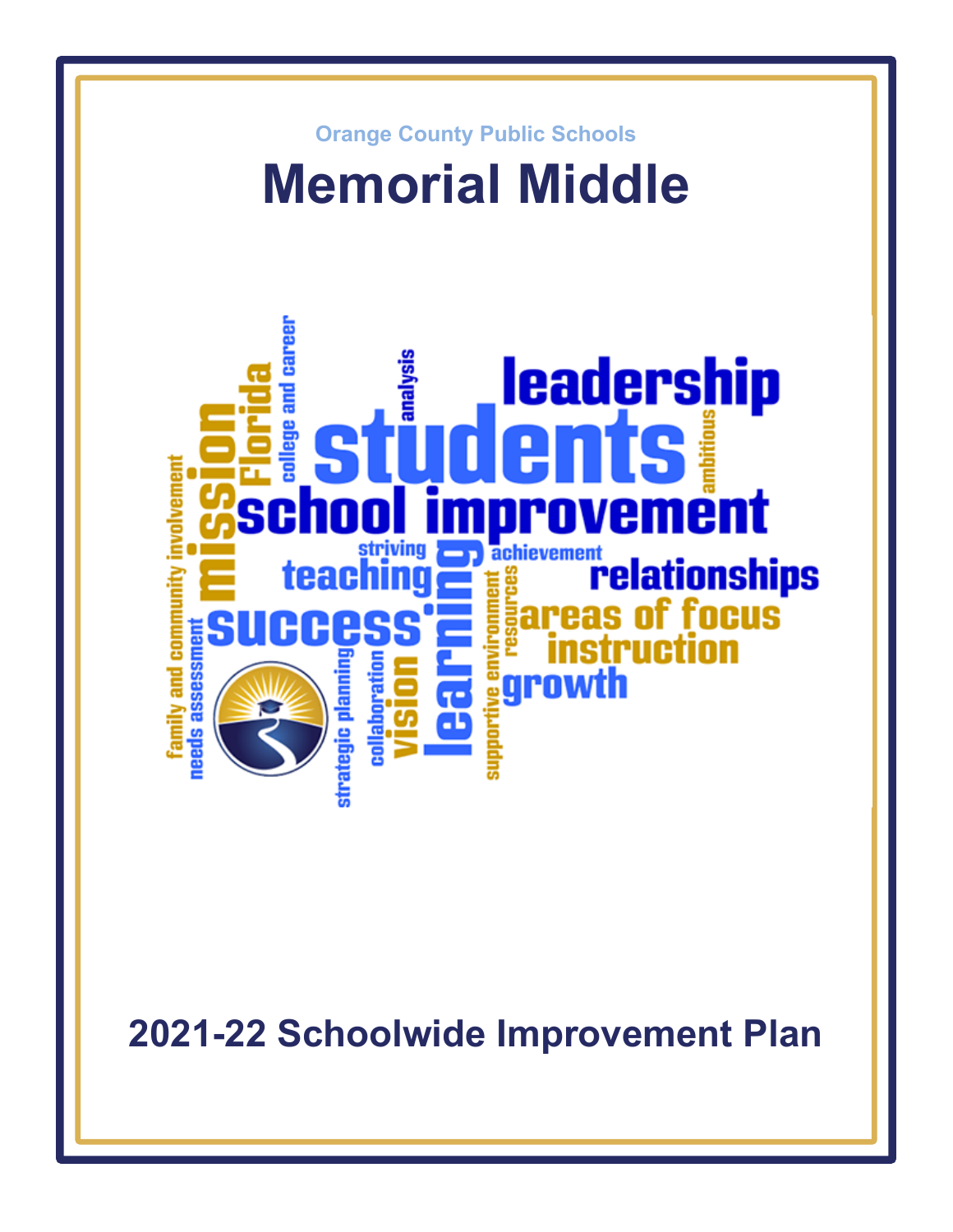# **Table of Contents**

| <b>School Demographics</b>                | 3  |
|-------------------------------------------|----|
| <b>Purpose and Outline of the SIP</b>     | 4  |
| <b>School Information</b>                 | 5  |
| <b>Needs Assessment</b>                   | 9  |
| <b>Planning for Improvement</b>           | 17 |
| <b>Positive Culture &amp; Environment</b> | 21 |
| <b>Budget to Support Goals</b>            | 22 |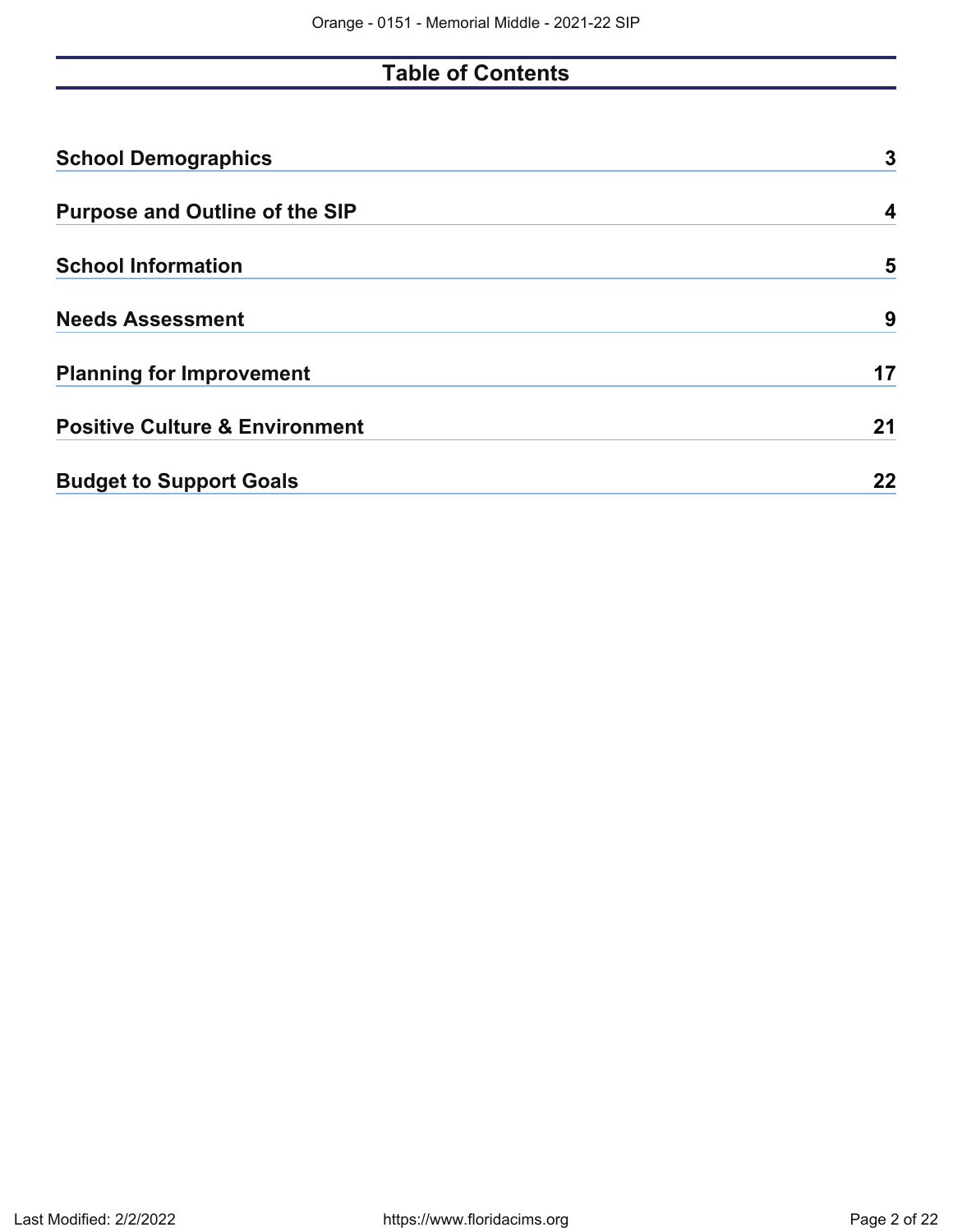Orange - 0151 - Memorial Middle - 2021-22 SIP

# **Memorial Middle**

2220 W 29TH ST, Orlando, FL 32805

https://memorialms.ocps.net/

<span id="page-2-0"></span>**Demographics**

# **Principal: Kenisha Holmes** Start Date for this Principal: 6/10/2020

| <b>2019-20 Status</b><br>(per MSID File)                                                                                            | Active                                                                                                                                                                                                             |
|-------------------------------------------------------------------------------------------------------------------------------------|--------------------------------------------------------------------------------------------------------------------------------------------------------------------------------------------------------------------|
| <b>School Type and Grades Served</b>                                                                                                | Middle School                                                                                                                                                                                                      |
| (per MSID File)                                                                                                                     | $6 - 8$                                                                                                                                                                                                            |
| <b>Primary Service Type</b><br>(per MSID File)                                                                                      | K-12 General Education                                                                                                                                                                                             |
| 2018-19 Title I School                                                                                                              | Yes                                                                                                                                                                                                                |
| 2018-19 Economically<br><b>Disadvantaged (FRL) Rate</b><br>(as reported on Survey 3)                                                | [Data Not Available]                                                                                                                                                                                               |
| 2018-19 ESSA Subgroups Represented<br>(subgroups with 10 or more students)<br>(subgroups in orange are below the federal threshold) | <b>Black/African American Students</b><br><b>Economically Disadvantaged Students</b><br><b>English Language Learners</b><br><b>Hispanic Students</b><br><b>Students With Disabilities</b><br><b>White Students</b> |
| <b>School Grades History</b>                                                                                                        | 2018-19: C (49%)<br>2017-18: C (46%)<br><b>2016-17:</b> $D(32%)$<br>2015-16: D (36%)                                                                                                                               |
| 2019-20 School Improvement (SI) Information*                                                                                        |                                                                                                                                                                                                                    |
| <b>SI Region</b>                                                                                                                    | Southeast                                                                                                                                                                                                          |
| <b>Regional Executive Director</b>                                                                                                  | <b>LaShawn Russ-Porterfield</b>                                                                                                                                                                                    |
| <b>Turnaround Option/Cycle</b>                                                                                                      | N/A                                                                                                                                                                                                                |
| Year                                                                                                                                | N/A                                                                                                                                                                                                                |
| <b>Support Tier</b>                                                                                                                 | N/A                                                                                                                                                                                                                |
| <b>ESSA Status</b>                                                                                                                  | [not available]                                                                                                                                                                                                    |
| * As defined under Rule 6A-1.099811, Florida Administrative Code. For more information, click here.                                 |                                                                                                                                                                                                                    |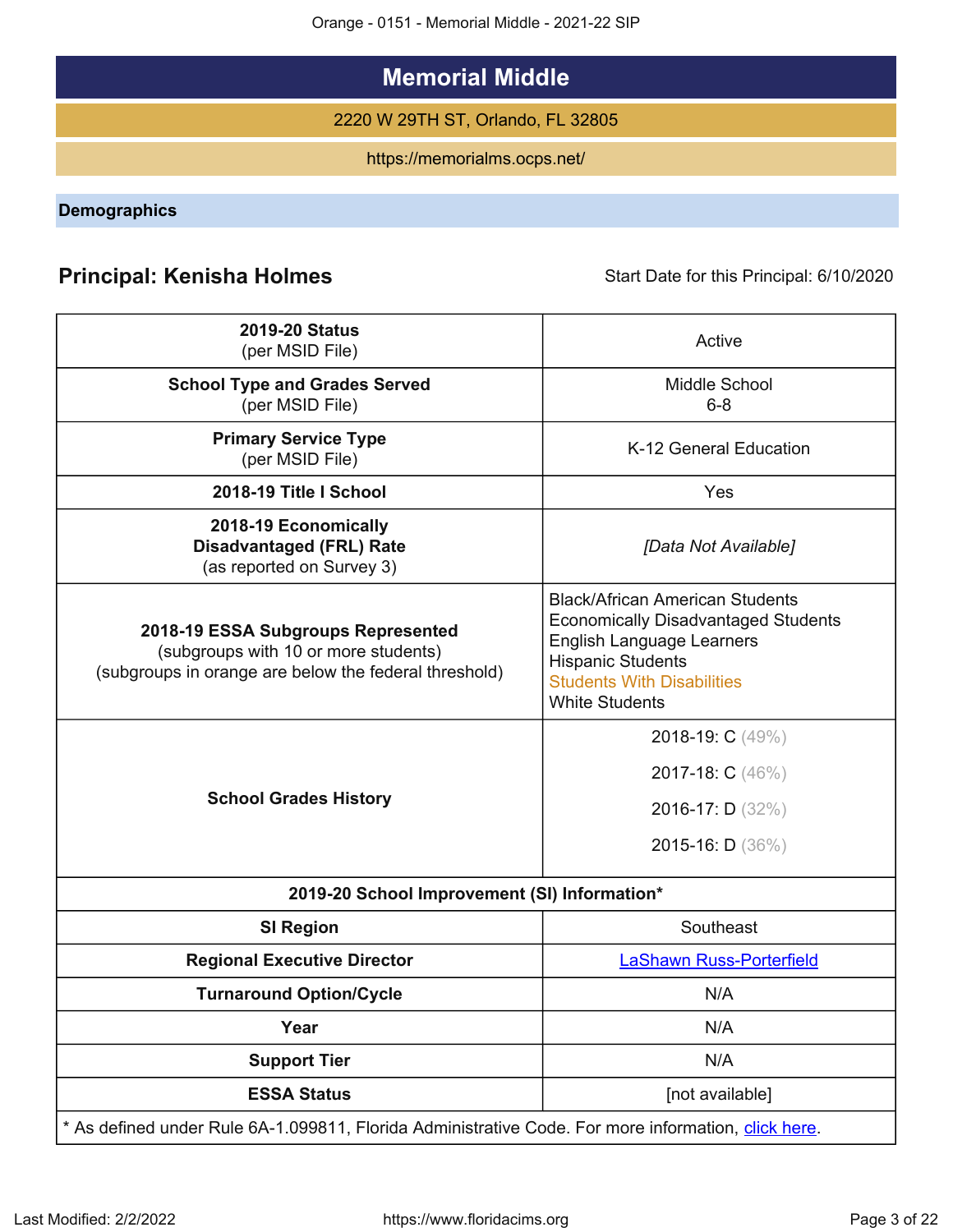### **School Board Approval**

This plan is pending approval by the Orange County School Board.

#### **SIP Authority**

Section 1001.42(18), Florida Statutes, requires district school boards to annually approve and require implementation of a Schoolwide Improvement Plan (SIP) for each school in the district that has a school grade of D or F. This plan is also a requirement for Targeted Support and Improvement (TS&I) and Comprehensive Support and Improvement (CS&I) schools pursuant to 1008.33 F.S. and the Every Student Succeeds Act (ESSA).

To be designated as TS&I, a school must have one or more ESSA subgroup(s) with a Federal Index below 41%. This plan shall be approved by the district. There are three ways a school can be designated as CS&I:

- 1. have a school grade of D or F
- 2. have a graduation rate of 67% or lower
- 3. have an overall Federal Index below 41%.

For these schools, the SIP shall be approved by the district as well as the Bureau of School Improvement.

The Florida Department of Education (FDOE) SIP template meets all statutory and rule requirements for traditional public schools and incorporates all components required for schools receiving Title I funds. This template is required by State Board of Education Rule 6A-1.099811, Florida Administrative Code, for all noncharter schools with a current grade of D or F, or a graduation rate 67% or less. Districts may opt to require a SIP using a template of its choosing for schools that do not fit the aforementioned conditions. This document was prepared by school and district leadership using the FDOE's school improvement planning web application located at [www.floridacims.org.](https://www.floridacims.org)

#### <span id="page-3-0"></span>**Purpose and Outline of the SIP**

The SIP is intended to be the primary artifact used by every school with stakeholders to review data, set goals, create an action plan and monitor progress. The Florida Department of Education encourages schools to use the SIP as a "living document" by continually updating, refining and using the plan to guide their work throughout the year. This printed version represents the SIP as of the "Date Modified" listed in the footer.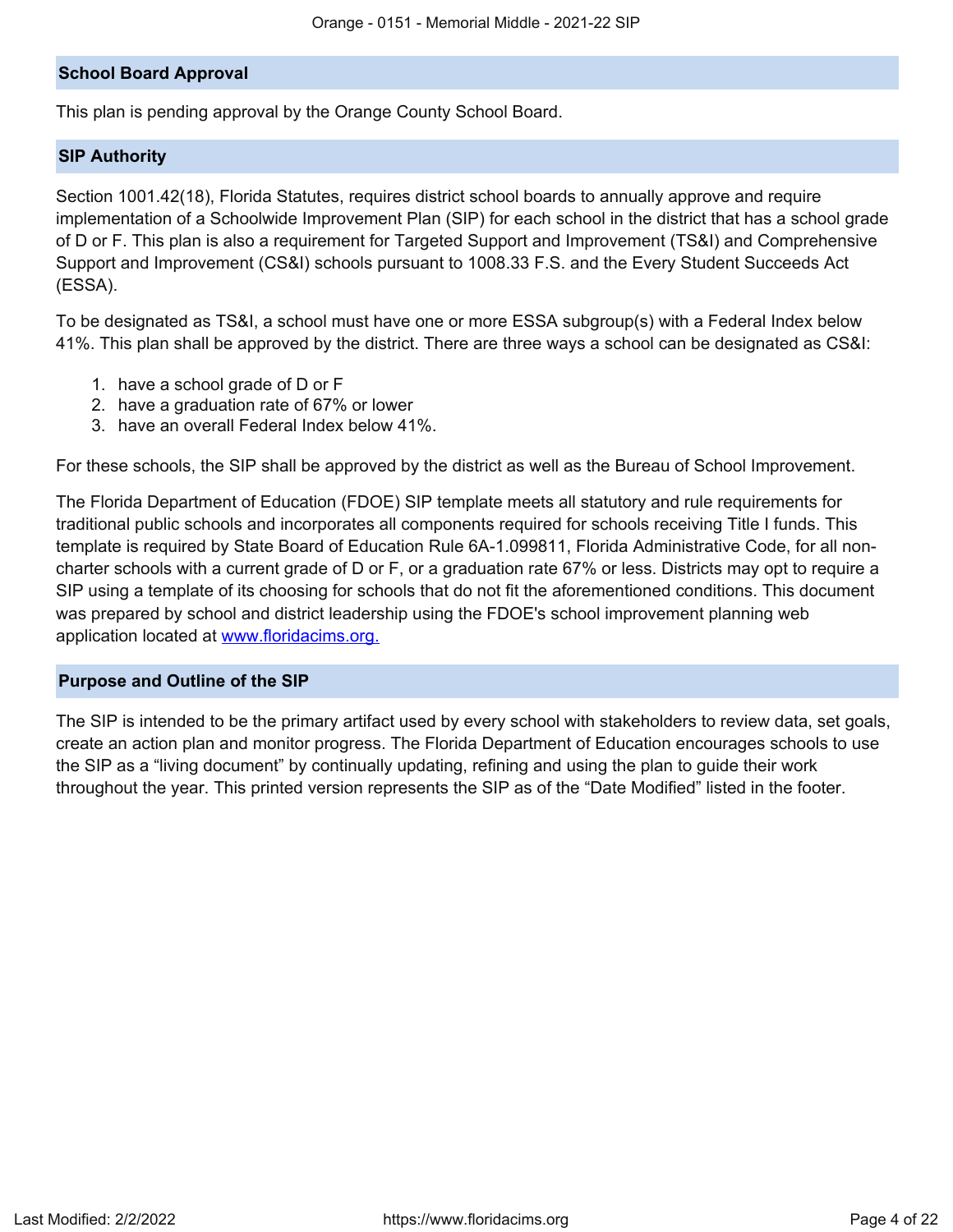# **Part I: School Information**

#### <span id="page-4-0"></span>**School Mission and Vision**

#### **Provide the school's mission statement.**

With the support of families and the community, we create enriching and diverse pathways that lead our students to success

### **Provide the school's vision statement.**

To ensure every student has a promising and successful future

### **School Leadership Team**

### **Membership**

Identify the name, email address, position title, and job duties/responsibilities for each member of the school leadership team.**:**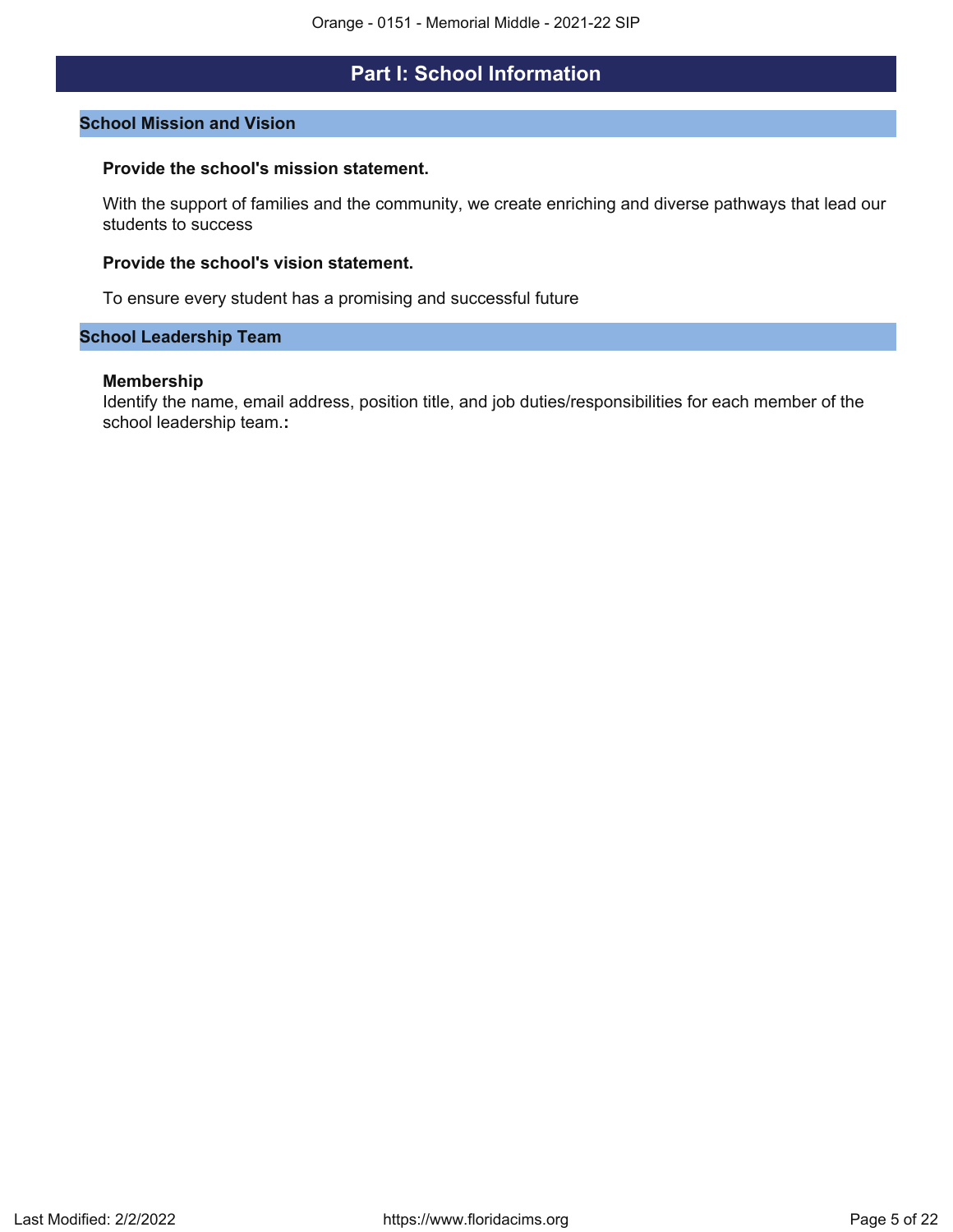| <b>Name</b>                      | <b>Title</b>                                    | <b>Job Duties and</b><br><b>Responsibilities</b> |                                                                                                                                                                                                                                                                               |
|----------------------------------|-------------------------------------------------|--------------------------------------------------|-------------------------------------------------------------------------------------------------------------------------------------------------------------------------------------------------------------------------------------------------------------------------------|
| Holmes,<br>Kenisha               | Principal                                       |                                                  | Oversee all school policies, procedures, faculty, and the<br>overall operation of Memorial. Ensure all students have<br>access to a rigorous education, as well as all teachers are<br>provided coaching and support with a focus on engaging<br>standards based instruction. |
| Galvin-<br>Prepetit,<br>Roseanne | <b>Assistant</b><br>Principal                   |                                                  | Creates the master schedule, ensures all students have<br>accurate schedules, oversees testing, and works closely<br>with the Math and Discipline team. Provides actionable<br>feedback and coaching to teachers with a focus on<br>engaging standards based instruction.     |
| Amoda,<br>Pamela                 | Instructional<br>Coach                          |                                                  | Language Arts and Reading support: facilitates the<br>Professional Learning Community (PLC) meetings and<br>common planning, oversees lesson plans and resources,<br>and provides actionable feedback based on engaging<br>standards based instruction.                       |
| Brazley,<br>Gary                 | Dean                                            |                                                  | Oversees 7th grade discipline and provides classroom<br>management support to 7th grade teachers.                                                                                                                                                                             |
| Panzella,<br>Adam                | Instructional<br>Coach                          |                                                  | Core Math and Intensive Math support: facilitates the<br>Professional Learning Community (PLC) meetings and<br>common planning, oversees lesson plans and resources,<br>and provides actionable feedback based on engaging<br>standards based instruction.                    |
| Hess,<br><b>Jennifer</b>         | <b>Curriculum</b><br>Resource<br><b>Teacher</b> |                                                  | Testing Coordinator and Curriculum Resource Teacher -<br>organizes and oversees all district and state testing, trains<br>teachers on testing procedures and expectations, assists<br>teachers with certification procedure, and helps organize<br>school data.               |
| Pickett,<br>Tiffany              | Dean                                            |                                                  | Oversees 6th grade discipline and provides classroom<br>management support to the 6th grade teachers.                                                                                                                                                                         |
| Lorenzo,<br>Amber                | Instructional<br>Coach                          |                                                  | Science support: facilitates the Professional Learning<br>Community (PLC) meetings and common planning,<br>oversees lesson plans and resources, and provides<br>actionable feedback based on engaging standards based<br>instruction.                                         |
| Rusho,<br>David                  | <b>ELL</b><br>Compliance<br>Specialist          |                                                  | ELL/ESOL CCT - organizes and facilitates the WIDA<br>testing, new student ELL testing and placement, and                                                                                                                                                                      |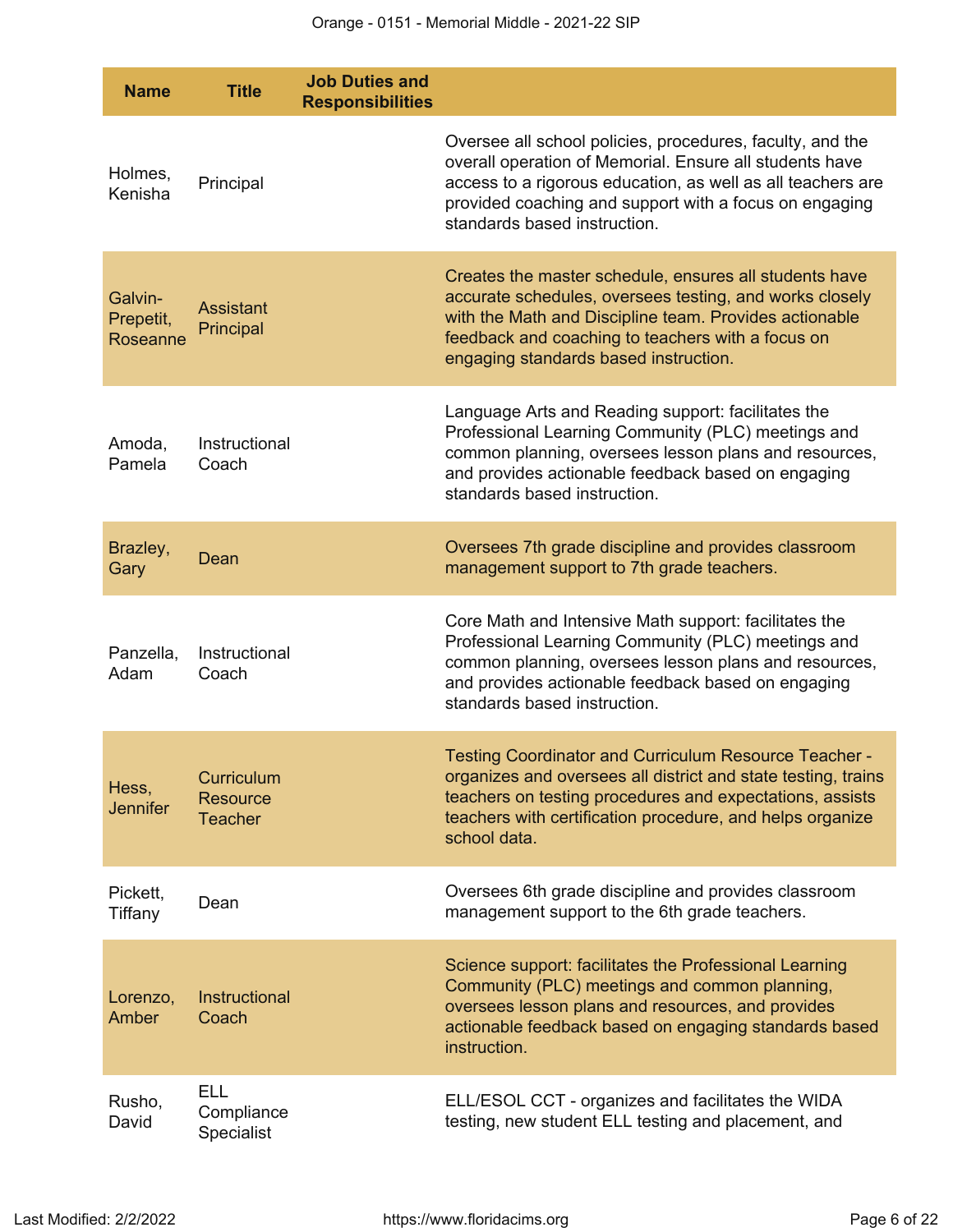| <b>Name</b>                      | <b>Title</b>                   | <b>Job Duties and</b><br><b>Responsibilities</b>          |                                                                                                                                                                                                                                           |
|----------------------------------|--------------------------------|-----------------------------------------------------------|-------------------------------------------------------------------------------------------------------------------------------------------------------------------------------------------------------------------------------------------|
|                                  |                                |                                                           | ensures all ELL students receive language support, and<br>creates the ELL para-professional schedule to ensure<br>students are receiving support services.                                                                                |
| <b>Ellis</b><br>McKay,<br>Lanoma | <b>Instructional</b><br>Coach  |                                                           | Reading support: facilitates the Professional Learning<br>Community (PLC) meetings and common planning,<br>oversees the lesson plans and resources, and provides<br>actionable feedback based on engaging standards based<br>instruction. |
|                                  | <b>Demographic Information</b> |                                                           |                                                                                                                                                                                                                                           |
| <b>Principal start date</b>      |                                | Wednesday 6/10/2020, Kenisha Holmes                       |                                                                                                                                                                                                                                           |
| assessments.<br>0                |                                |                                                           | Number of teachers with a 2019 3-year aggregate or a 1-year Algebra state VAM rating of Highly<br>Effective. Note: For UniSIG Supplemental Teacher Allocation, teachers must have at least 10 student                                     |
| assessments.<br>$\overline{7}$   |                                |                                                           | Number of teachers with a 2019 3-year aggregate or a 1-year Algebra state VAM rating of<br><b>Effective.</b> Note: For UniSIG Supplemental Teacher Allocation, teachers must have at least 10 student                                     |
| 42                               |                                | Total number of teacher positions allocated to the school |                                                                                                                                                                                                                                           |
| 818                              |                                | Total number of students enrolled at the school           |                                                                                                                                                                                                                                           |
| 5                                |                                |                                                           | Identify the number of instructional staff who left the school during the 2020-21 school year.                                                                                                                                            |
| 11                               |                                |                                                           | Identify the number of instructional staff who joined the school during the 2021-22 school year.                                                                                                                                          |
| <b>Demographic Data</b>          |                                |                                                           |                                                                                                                                                                                                                                           |
| <b>Early Warning Systems</b>     |                                |                                                           |                                                                                                                                                                                                                                           |
| 2021-22                          |                                |                                                           |                                                                                                                                                                                                                                           |

**The number of students by grade level that exhibit each early warning indicator listed:**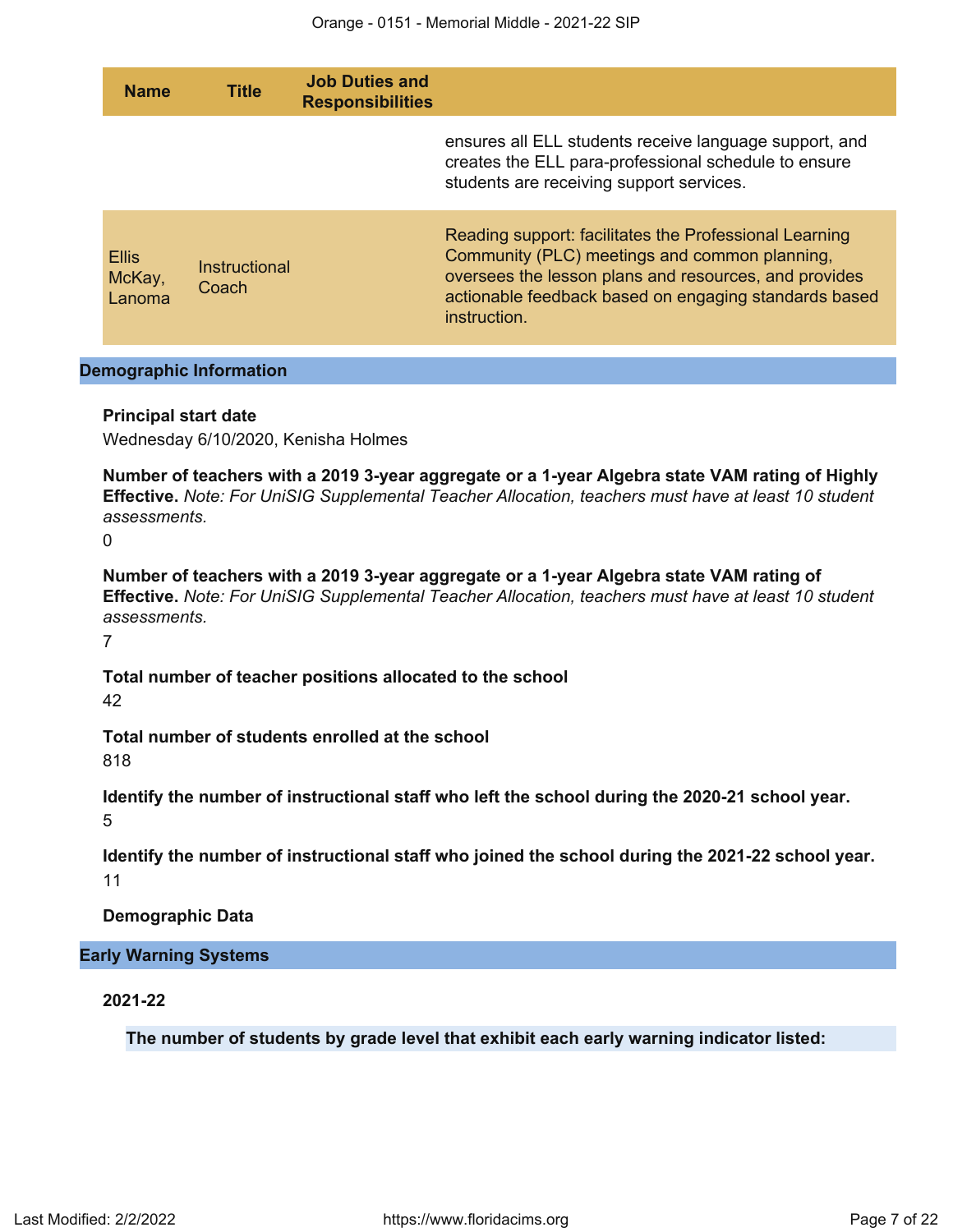| <b>Indicator</b>                                            |              |          |          |          |                |                |                   | <b>Grade Level</b> |           |          |               |              |          |       |
|-------------------------------------------------------------|--------------|----------|----------|----------|----------------|----------------|-------------------|--------------------|-----------|----------|---------------|--------------|----------|-------|
|                                                             |              |          |          |          | K 1 2 3 4 5    |                | - 6               | $\overline{7}$     | 8         |          | $9 \t10 \t11$ |              |          | Total |
| Number of students enrolled                                 | 0            | $\Omega$ | $\Omega$ | $\Omega$ | $\overline{0}$ | $\Omega$       | 302 310 306 0     |                    |           |          | $\Omega$      | $\Omega$     | $\Omega$ | 918   |
| Attendance below 90 percent                                 | 0            | $\Omega$ | $\Omega$ | $\Omega$ |                |                | 0 0 118 189 184 0 |                    |           |          | - 0           | $\Omega$     | $\Omega$ | 491   |
| One or more suspensions                                     | 0            | $\Omega$ | $\Omega$ | $\Omega$ |                | 0 <sub>0</sub> | 35                | 4                  | 5         | $\Omega$ | $\Omega$      | $\Omega$     | $\Omega$ | 44    |
| Course failure in ELA                                       | 0            | $\Omega$ | $\Omega$ | $\Omega$ | $\Omega$       | $\Omega$       | 36                | 32                 | 37        | $\Omega$ | $\Omega$      | $\Omega$     | $\Omega$ | 105   |
| Course failure in Math                                      | 0            | $\Omega$ | $\Omega$ | $\Omega$ | $\Omega$       | $\Omega$       | 38                | 42                 | 34        | $\Omega$ | $\Omega$      | 0            | 0        | 114   |
| Level 1 on 2019 statewide FSA ELA<br>assessment             | $\Omega$     | $\Omega$ | $\Omega$ | $\Omega$ | 0 <sub>0</sub> |                | 65                | 84                 | 81        | $\Omega$ | $\Omega$      | $\Omega$     | $\Omega$ | 230   |
| Level 1 on 2019 statewide FSA Math<br>assessment            | 0            | $\Omega$ | $\Omega$ | $\Omega$ | $\Omega$       | $\Omega$       | 60.               | 92                 | $103 \ 0$ |          | $\Omega$      | $\Omega$     | $\Omega$ | 255   |
| Number of students with a substantial<br>reading deficiency | <sup>0</sup> | $\Omega$ |          |          |                | $\Omega$       | 65                | 84                 | 81        | $\Omega$ | $\Omega$      | <sup>0</sup> | O        | 230   |

**The number of students with two or more early warning indicators:**

| Indicator                            |  | <b>Grade Level</b> |  |  |  |  |  |                              |  |  |  |  |  |                                    |  |  |
|--------------------------------------|--|--------------------|--|--|--|--|--|------------------------------|--|--|--|--|--|------------------------------------|--|--|
|                                      |  |                    |  |  |  |  |  | K 1 2 3 4 5 6 7 8 9 10 11 12 |  |  |  |  |  | Total                              |  |  |
| Students with two or more indicators |  |                    |  |  |  |  |  |                              |  |  |  |  |  | 0 0 0 0 0 0 96 123 126 0 0 0 0 345 |  |  |

## **The number of students identified as retainees:**

| Indicator                              |  |  |  | <b>Grade Level</b> |  |  |                              |       |
|----------------------------------------|--|--|--|--------------------|--|--|------------------------------|-------|
|                                        |  |  |  |                    |  |  | K 1 2 3 4 5 6 7 8 9 10 11 12 | Total |
| <b>Retained Students: Current Year</b> |  |  |  |                    |  |  | 0 0 0 0 0 0 0 0 0 0 0 0 0    |       |
| Students retained two or more times    |  |  |  |                    |  |  | 0000000000000                |       |

# **Date this data was collected or last updated**

Sunday 7/25/2021

# **2020-21 - As Reported**

# **The number of students by grade level that exhibit each early warning indicator:**

| Indicator                                           |          |          |                |          |                               |          |                      | <b>Grade Level</b> |    |              |              |              |          | Total |
|-----------------------------------------------------|----------|----------|----------------|----------|-------------------------------|----------|----------------------|--------------------|----|--------------|--------------|--------------|----------|-------|
|                                                     |          |          |                |          |                               |          | K 1 2 3 4 5 6        | $\overline{7}$     |    |              | 8 9 10 11 12 |              |          |       |
| Number of students enrolled                         | 0        | $\Omega$ | -0             |          | 0 <sub>0</sub>                |          |                      | 0 338 294 257      |    | - 0          | $\Omega$     | $\Omega$     | $\Omega$ | 889   |
| Attendance below 90 percent                         | $\Omega$ | $\Omega$ | 0              | -0       | $\overline{0}$ $\overline{0}$ |          | 57                   | 49                 | 48 | $\Omega$     | - 0          | $\Omega$     | 0        | 154   |
| One or more suspensions                             | 0        | $\Omega$ | - 0            |          | $0\,0\,0$                     |          | - 35                 | -30                | 19 | $\Omega$     | $\Omega$     | $\Omega$     | 0        | 84    |
| Course failure in ELA                               | 0        | $\Omega$ | 0              | - 0      |                               |          | $0 \quad 0 \quad 31$ | <b>25</b>          | 30 | $\Omega$     | $\Omega$     | $\Omega$     | $\Omega$ | 86    |
| Course failure in Math                              | 0        | $\Omega$ | $\Omega$       | $\Omega$ | $\Omega$                      | $\Omega$ | 44                   | 35                 | 42 | $\Omega$     | $\Omega$     | $\Omega$     | $\Omega$ | 121   |
| Level 1 on 2019 statewide ELA assessment            | $\Omega$ | $\Omega$ | $\overline{0}$ | - 0      | 0                             | - 0      | -93                  | 79                 | 77 | $\Omega$     | $\Omega$     | $\Omega$     | $\Omega$ | 249   |
| Level 1 on 2019 statewide Math assessment 0 0 0 0 0 |          |          |                |          | $\overline{0}$                | 0        | -94                  | 103                | 89 | <sup>0</sup> | <sup>0</sup> | <sup>0</sup> |          | 286   |

# **The number of students with two or more early warning indicators:**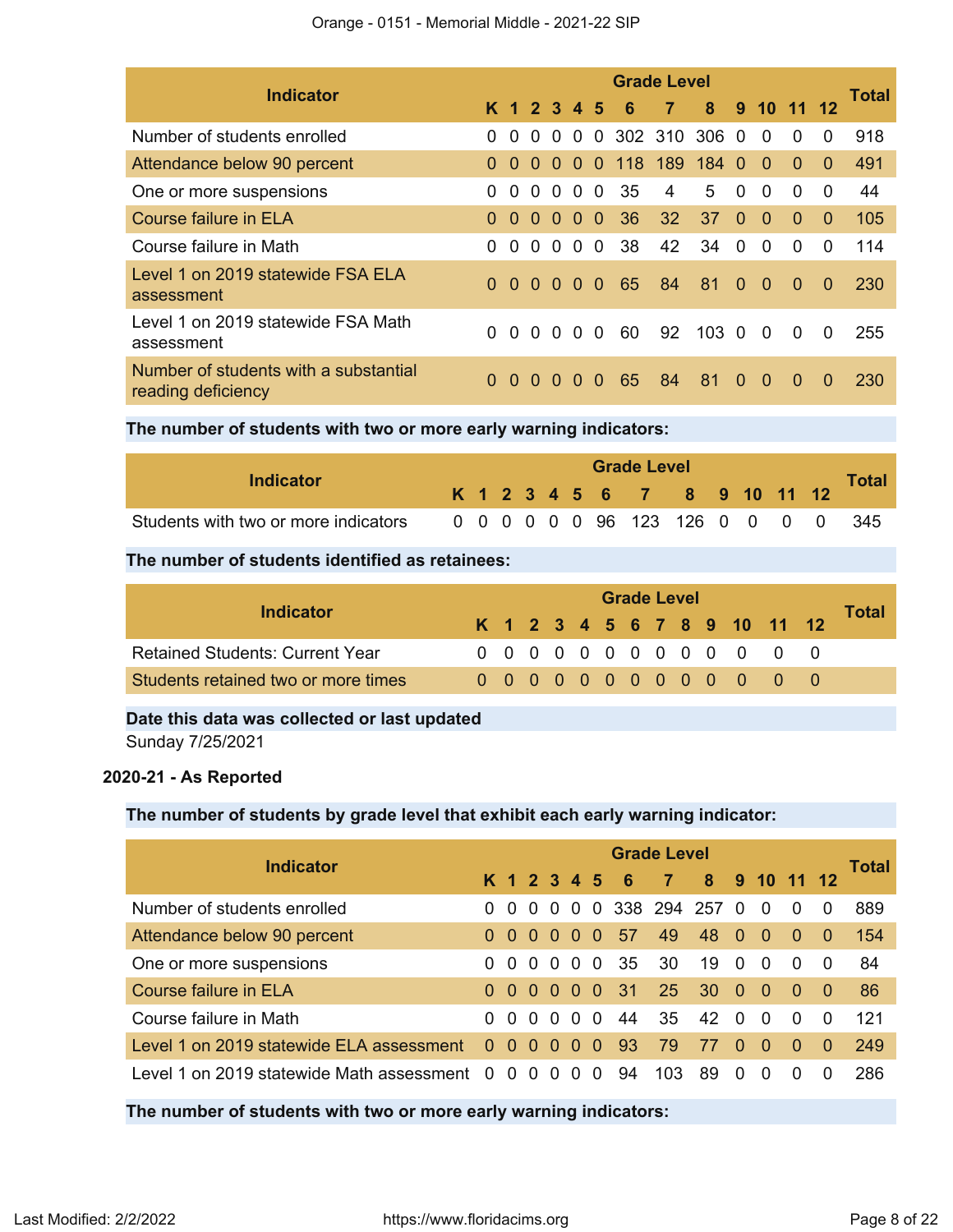| <b>Indicator</b>                     |  |  |  | <b>Grade Level</b> |  |  |                              | <b>Total</b>                     |
|--------------------------------------|--|--|--|--------------------|--|--|------------------------------|----------------------------------|
|                                      |  |  |  |                    |  |  | K 1 2 3 4 5 6 7 8 9 10 11 12 |                                  |
| Students with two or more indicators |  |  |  |                    |  |  |                              | 0 0 0 0 0 0 98 92 91 0 0 0 0 281 |

# **The number of students identified as retainees:**

| Indicator                              |  |  |  | <b>Grade Level</b> |  |                              |  |       |
|----------------------------------------|--|--|--|--------------------|--|------------------------------|--|-------|
|                                        |  |  |  |                    |  | K 1 2 3 4 5 6 7 8 9 10 11 12 |  | Total |
| <b>Retained Students: Current Year</b> |  |  |  |                    |  |                              |  |       |
| Students retained two or more times    |  |  |  |                    |  | 0 0 0 0 0 0 6 11 4 0 0 0 0   |  |       |

# **2020-21 - Updated**

## **The number of students by grade level that exhibit each early warning indicator:**

| <b>Indicator</b>                            |                |          |          |          |          |                |     | <b>Grade Level</b> |    |              |                |          |          | <b>Total</b> |
|---------------------------------------------|----------------|----------|----------|----------|----------|----------------|-----|--------------------|----|--------------|----------------|----------|----------|--------------|
|                                             |                | K 1 2 3  |          |          | 4 5      |                | - 6 | $\overline{7}$     | 8  |              | 9 10 11 12     |          |          |              |
| Number of students enrolled                 | 0              | -0       | - 0      | $\Omega$ | $\Omega$ |                |     | 0 338 294 257      |    | $\Omega$     | $\Omega$       | $\Omega$ | $\Omega$ | 889          |
| Attendance below 90 percent                 | 0 <sub>0</sub> |          | - 0      | $\Omega$ | $\Omega$ | $\Omega$       | 57  | 49                 | 48 | $\bullet$    | $\overline{0}$ | $\Omega$ | 0        | 154          |
| One or more suspensions                     | 0              | $\Omega$ | - 0      | - 0      | - 0      | $\overline{0}$ | -35 | 30                 | 19 | $\Omega$     | $\Omega$       | $\Omega$ | $\Omega$ | 84           |
| Course failure in ELA                       | 0 <sub>0</sub> |          | $\Omega$ | - 0      | $\Omega$ | $\Omega$       | -31 | 25                 | 30 | - 0          | $\Omega$       | $\Omega$ | -0       | 86           |
| Course failure in Math                      | 0              | $\Omega$ | $\Omega$ | $\Omega$ | $\Omega$ | $\Omega$       | 44  | 35                 | 42 | $\Omega$     | $\Omega$       | $\Omega$ | $\Omega$ | 121          |
| Level 1 on 2019 statewide ELA assessment    | 0 <sub>0</sub> |          | 0        | - 0      | 0        | 0              | 93  | 79                 | 77 | $\Omega$     | 0              | $\Omega$ | $\Omega$ | 249          |
| Level 1 on 2019 statewide Math assessment 0 |                | $\Omega$ | 0        | 0        | $\Omega$ | $\Omega$       | 94  | 103                | 89 | <sup>0</sup> | $\Omega$       |          |          | 286          |

# **The number of students with two or more early warning indicators:**

| Indicator                            |  |  |  |  | <b>Grade Level</b> |  |  |                              | Total |
|--------------------------------------|--|--|--|--|--------------------|--|--|------------------------------|-------|
|                                      |  |  |  |  |                    |  |  | K 1 2 3 4 5 6 7 8 9 10 11 12 |       |
| Students with two or more indicators |  |  |  |  |                    |  |  | 0 0 0 0 0 0 98 92 91 0 0 0 0 | -281  |

## **The number of students identified as retainees:**

|                                        | <b>Grade Level</b> |  |  |  |  |  |  |  |  |  |                              |       |
|----------------------------------------|--------------------|--|--|--|--|--|--|--|--|--|------------------------------|-------|
| Indicator                              |                    |  |  |  |  |  |  |  |  |  | K 1 2 3 4 5 6 7 8 9 10 11 12 | Total |
| <b>Retained Students: Current Year</b> |                    |  |  |  |  |  |  |  |  |  | 0000000000000                |       |
| Students retained two or more times    |                    |  |  |  |  |  |  |  |  |  | 0 0 0 0 0 0 6 11 4 0 0 0 0   | -21   |

# **Part II: Needs Assessment/Analysis**

## <span id="page-8-0"></span>**School Data Review**

Please note that the district and state averages shown here represent the averages for similar school types (elementary, middle, high school, or combination schools).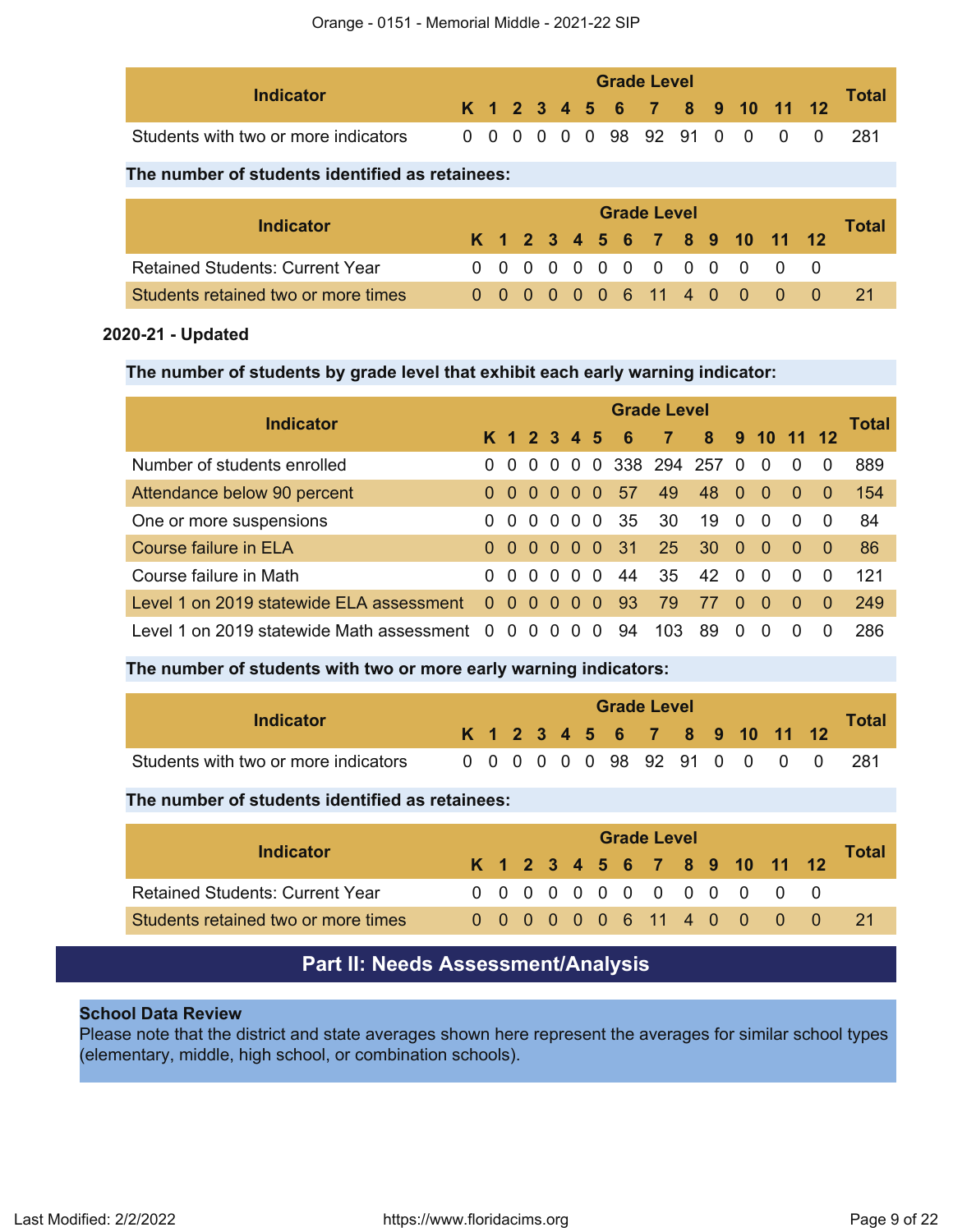| <b>School Grade Component</b>     |        | 2021                  |     | 2019                  |     |     | 2018           |     |
|-----------------------------------|--------|-----------------------|-----|-----------------------|-----|-----|----------------|-----|
|                                   | School | District State School |     | District State School |     |     | District State |     |
| <b>ELA Achievement</b>            | 32%    |                       | 35% | 52%                   | 54% | 31% | 52%            | 53% |
| <b>ELA Learning Gains</b>         | 38%    |                       | 46% | 52%                   | 54% | 51% | 50%            | 54% |
| <b>ELA Lowest 25th Percentile</b> | 31%    |                       | 44% | 45%                   | 47% | 53% | 42%            | 47% |
| Math Achievement                  | 30%    |                       | 36% | 55%                   | 58% | 34% | 53%            | 58% |
| <b>Math Learning Gains</b>        | 32%    |                       | 49% | 55%                   | 57% | 47% | 51%            | 57% |
| Math Lowest 25th Percentile       | 34%    |                       | 48% | 50%                   | 51% | 52% | 44%            | 51% |
| Science Achievement               | 19%    |                       | 32% | 51%                   | 51% | 38% | 51%            | 52% |
| Social Studies Achievement        | 57%    |                       | 65% | 67%                   | 72% | 50% | 68%            | 72% |

# **Grade Level Data Review - State Assessments**

**NOTE: This data is raw data and includes ALL students who tested at the school. This is not school grade data.**

|                          |      |               | <b>ELA</b>      |                                                 |              |                                              |
|--------------------------|------|---------------|-----------------|-------------------------------------------------|--------------|----------------------------------------------|
| <b>Grade</b>             | Year | <b>School</b> | <b>District</b> | School-<br><b>District</b><br><b>Comparison</b> | <b>State</b> | School-<br><b>State</b><br><b>Comparison</b> |
| 06                       | 2021 |               |                 |                                                 |              |                                              |
|                          | 2019 | 38%           | 52%             | $-14%$                                          | 54%          | $-16%$                                       |
| <b>Cohort Comparison</b> |      |               |                 |                                                 |              |                                              |
| 07                       | 2021 |               |                 |                                                 |              |                                              |
|                          | 2019 | 25%           | 48%             | $-23%$                                          | 52%          | $-27%$                                       |
| <b>Cohort Comparison</b> |      | $-38%$        |                 |                                                 |              |                                              |
| 08                       | 2021 |               |                 |                                                 |              |                                              |
|                          | 2019 | 32%           | 54%             | $-22%$                                          | 56%          | $-24%$                                       |
| <b>Cohort Comparison</b> |      | $-25%$        |                 |                                                 |              |                                              |

|                          |      |               | <b>MATH</b>     |                                                 |              |                                              |
|--------------------------|------|---------------|-----------------|-------------------------------------------------|--------------|----------------------------------------------|
| <b>Grade</b>             | Year | <b>School</b> | <b>District</b> | School-<br><b>District</b><br><b>Comparison</b> | <b>State</b> | School-<br><b>State</b><br><b>Comparison</b> |
| 06                       | 2021 |               |                 |                                                 |              |                                              |
|                          | 2019 | 30%           | 43%             | $-13%$                                          | 55%          | $-25%$                                       |
| <b>Cohort Comparison</b> |      |               |                 |                                                 |              |                                              |
| 07                       | 2021 |               |                 |                                                 |              |                                              |
|                          | 2019 | 18%           | 49%             | $-31%$                                          | 54%          | $-36%$                                       |
| <b>Cohort Comparison</b> |      | $-30%$        |                 |                                                 |              |                                              |
| 08                       | 2021 |               |                 |                                                 |              |                                              |
|                          | 2019 | 24%           | 36%             | $-12%$                                          | 46%          | $-22%$                                       |
| <b>Cohort Comparison</b> |      | $-18%$        |                 |                                                 |              |                                              |

|                          |      |               | <b>SCIENCE</b>  |                                                 |              |                                       |
|--------------------------|------|---------------|-----------------|-------------------------------------------------|--------------|---------------------------------------|
| Grade                    | Year | <b>School</b> | <b>District</b> | School-<br><b>District</b><br><b>Comparison</b> | <b>State</b> | School-<br><b>State</b><br>Comparison |
| 08                       | 2021 |               |                 |                                                 |              |                                       |
|                          | 2019 | 26%           | 49%             | $-23%$                                          | 48%          | $-22%$                                |
| <b>Cohort Comparison</b> |      |               |                 |                                                 |              |                                       |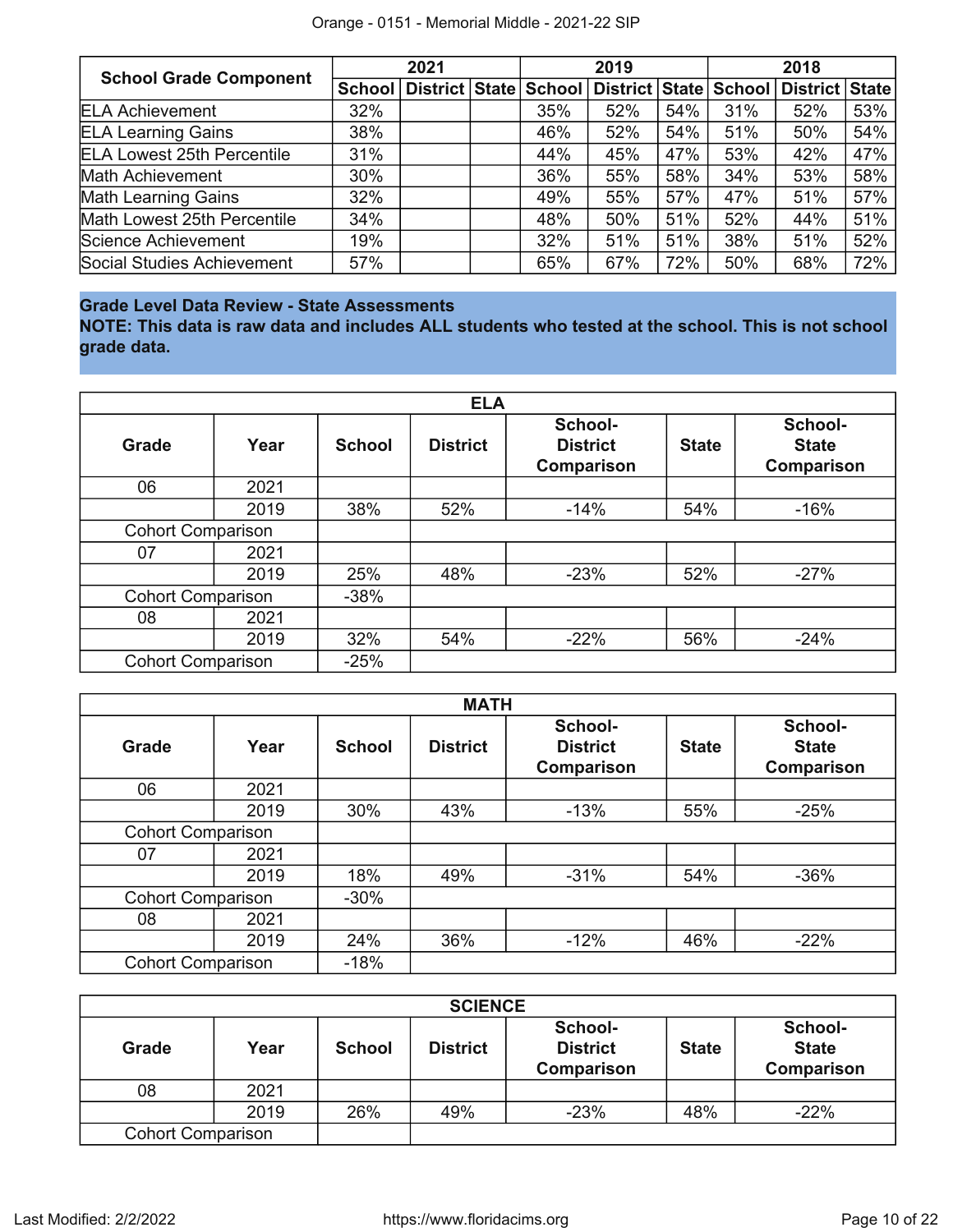|      |               |                 | <b>BIOLOGY EOC</b>  |              |               |
|------|---------------|-----------------|---------------------|--------------|---------------|
|      |               |                 | <b>School</b>       |              | <b>School</b> |
| Year | <b>School</b> | <b>District</b> | <b>Minus</b>        | <b>State</b> | <b>Minus</b>  |
|      |               |                 | <b>District</b>     |              | <b>State</b>  |
| 2021 |               |                 |                     |              |               |
| 2019 |               |                 |                     |              |               |
|      |               |                 | <b>CIVICS EOC</b>   |              |               |
|      |               |                 | <b>School</b>       |              | <b>School</b> |
| Year | <b>School</b> | <b>District</b> | <b>Minus</b>        | <b>State</b> | <b>Minus</b>  |
|      |               |                 | <b>District</b>     |              | <b>State</b>  |
| 2021 |               |                 |                     |              |               |
| 2019 | 64%           | 66%             | $-2%$               | 71%          | $-7%$         |
|      |               |                 | <b>HISTORY EOC</b>  |              |               |
|      |               |                 | <b>School</b>       |              | <b>School</b> |
| Year | <b>School</b> | <b>District</b> | <b>Minus</b>        | <b>State</b> | <b>Minus</b>  |
|      |               |                 | <b>District</b>     |              | <b>State</b>  |
| 2021 |               |                 |                     |              |               |
| 2019 |               |                 |                     |              |               |
|      |               |                 | <b>ALGEBRA EOC</b>  |              |               |
|      |               |                 | <b>School</b>       |              | <b>School</b> |
| Year | <b>School</b> | <b>District</b> | <b>Minus</b>        | <b>State</b> | <b>Minus</b>  |
|      |               |                 | <b>District</b>     |              | <b>State</b>  |
| 2021 |               |                 |                     |              |               |
| 2019 | 86%           | 63%             | 23%                 | 61%          | 25%           |
|      |               |                 | <b>GEOMETRY EOC</b> |              |               |
|      |               |                 | <b>School</b>       |              | <b>School</b> |
| Year | <b>School</b> | <b>District</b> | <b>Minus</b>        | <b>State</b> | <b>Minus</b>  |
|      |               |                 | <b>District</b>     |              | <b>State</b>  |
| 2021 |               |                 |                     |              |               |
| 2019 | 100%          | 53%             | 47%                 | 57%          | 43%           |

# **Grade Level Data Review - Progress Monitoring Assessments**

**Provide the progress monitoring tool(s) by grade level used to compile the below data.**

IREADY FOR 6-8 ENGLISH LANGUAGE ARTS PMA FOR 7TH GRADE CIVICS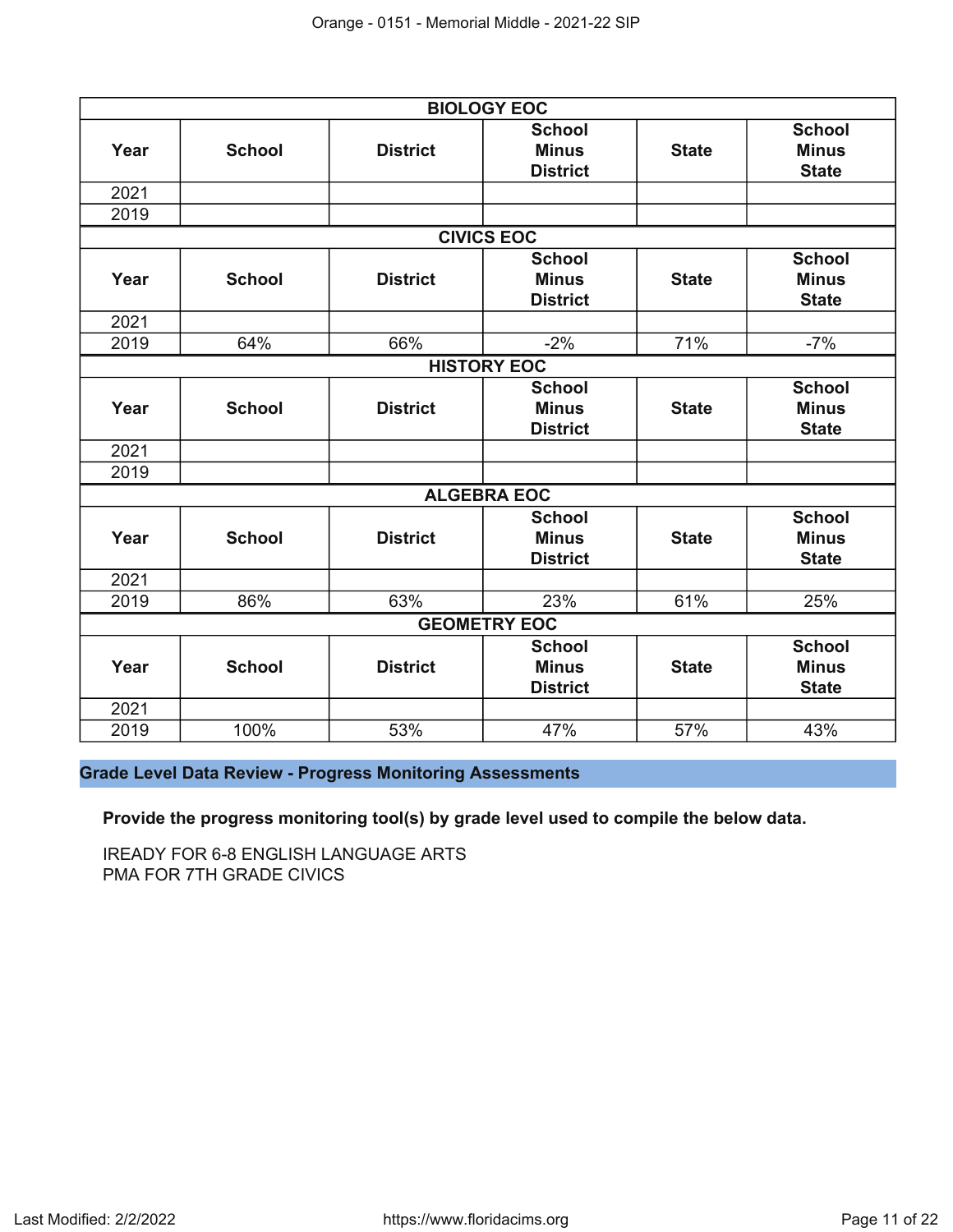|                                        |                                             | <b>Grade 6</b>   |                  |                |
|----------------------------------------|---------------------------------------------|------------------|------------------|----------------|
|                                        | Number/%<br>Proficiency                     | Fall             | Winter           | Spring         |
|                                        | <b>All Students</b>                         | 10               | 12               | 12             |
| <b>English Language</b><br><b>Arts</b> | Economically<br>Disadvantaged               | $\boldsymbol{9}$ | 10               | 11             |
|                                        | <b>Students With</b><br><b>Disabilities</b> | 10               | 10               | 6              |
|                                        | English Language<br>Learners                | $\overline{2}$   | 6                | 4              |
|                                        | Number/%<br>Proficiency                     | Fall             | Winter           | <b>Spring</b>  |
|                                        | <b>All Students</b>                         | 5                | 10               | 10             |
| <b>Mathematics</b>                     | Economically<br>Disadvantaged               | 6                | $\boldsymbol{9}$ | 10             |
|                                        | <b>Students With</b><br><b>Disabilities</b> | 0                | $\pmb{0}$        | 6              |
|                                        | English Language<br>Learners                | 5                | $6\phantom{1}$   | 4              |
|                                        |                                             | <b>Grade 7</b>   |                  |                |
|                                        | Number/%<br>Proficiency                     | Fall             | Winter           | <b>Spring</b>  |
|                                        | <b>All Students</b>                         | 6                | 13               | 12             |
| <b>English Language</b><br><b>Arts</b> | Economically<br>Disadvantaged               | 5                | 13               | 14             |
|                                        | <b>Students With</b><br><b>Disabilities</b> | $\mathbf 0$      | $\mathbf 0$      | 6              |
|                                        | English Language<br>Learners                | $\overline{2}$   | $6\phantom{1}$   | $\overline{7}$ |
|                                        | Number/%<br>Proficiency                     | Fall             | Winter           | Spring         |
|                                        | <b>All Students</b>                         | $\overline{2}$   | $\overline{2}$   | $\overline{2}$ |
| <b>Mathematics</b>                     | Economically<br>Disadvantaged               | $\overline{2}$   | 3                | $\overline{2}$ |
|                                        | <b>Students With</b><br><b>Disabilities</b> | $\pmb{0}$        | $\pmb{0}$        | $\mathbf 0$    |
|                                        | English Language<br>Learners                | 4                | $\overline{2}$   | $\overline{2}$ |
|                                        | Number/%<br>Proficiency                     | Fall             | Winter           | <b>Spring</b>  |
|                                        | <b>All Students</b>                         | 66               | 51               | 69             |
| <b>Civics</b>                          | Economically<br>Disadvantaged               | 68               | 53               | 68             |
|                                        | <b>Students With</b><br><b>Disabilities</b> | 20               | 20               | 42             |
|                                        | English Language<br>Learners                | 53               | 40               | 61             |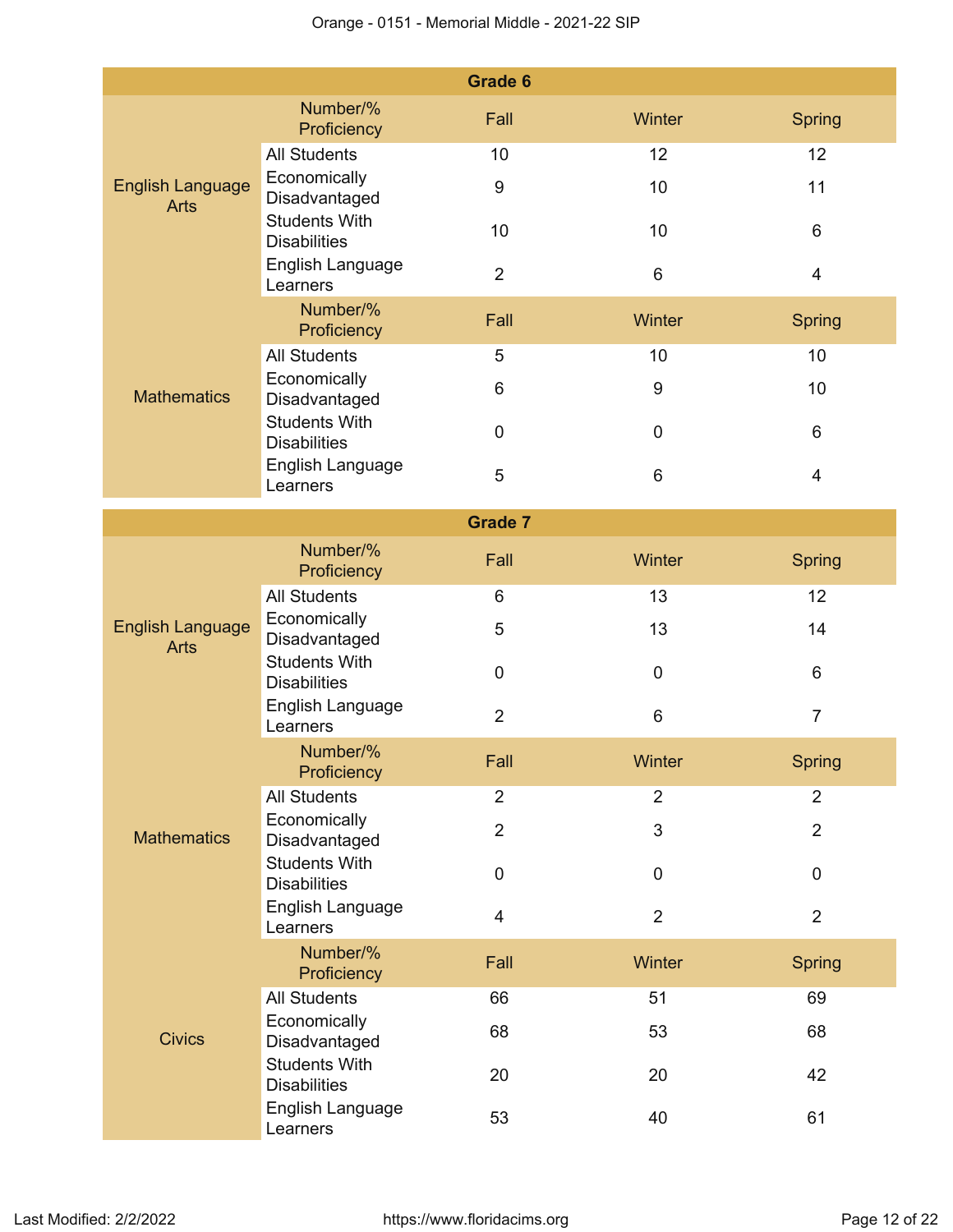|                                        |                                             | <b>Grade 8</b> |             |                |
|----------------------------------------|---------------------------------------------|----------------|-------------|----------------|
|                                        | Number/%<br>Proficiency                     | Fall           | Winter      | <b>Spring</b>  |
|                                        | <b>All Students</b>                         | 6              | 13          | 11             |
| <b>English Language</b><br><b>Arts</b> | Economically<br>Disadvantaged               | $\overline{7}$ | 13          | 11             |
|                                        | <b>Students With</b><br><b>Disabilities</b> | $\mathbf 0$    | $\mathbf 0$ | $\pmb{0}$      |
|                                        | English Language<br>Learners                | $\overline{2}$ | 8           | $\overline{4}$ |
|                                        | Number/%<br>Proficiency                     | Fall           | Winter      | <b>Spring</b>  |
|                                        | <b>All Students</b>                         | 1              | 3           | 3              |
| <b>Mathematics</b>                     | Economically<br>Disadvantaged               | 1              | 3           | 3              |
|                                        | <b>Students With</b><br><b>Disabilities</b> | 0              | 0           | $\mathbf 0$    |
|                                        | English Language<br>Learners                | 0              | 0           | $\pmb{0}$      |
|                                        | Number/%<br>Proficiency                     | Fall           | Winter      | <b>Spring</b>  |
|                                        | <b>All Students</b>                         | 16             | 30          | 21             |
| <b>Science</b>                         | Economically<br>Disadvantaged               | 14             | 31          | 23             |
|                                        | <b>Students With</b><br><b>Disabilities</b> | 0              | $\mathbf 0$ | $\overline{0}$ |
|                                        | English Language<br>Learners                | 5              | 18          | 7              |

# **Subgroup Data Review**

|                  |                    |                  |                          | <b>2021 SCHOOL GRADE COMPONENTS BY SUBGROUPS</b> |                   |                           |             |                   |                     |                                 |                       |
|------------------|--------------------|------------------|--------------------------|--------------------------------------------------|-------------------|---------------------------|-------------|-------------------|---------------------|---------------------------------|-----------------------|
| <b>Subgroups</b> | <b>ELA</b><br>Ach. | <b>ELA</b><br>LG | <b>ELA</b><br>LG<br>L25% | <b>Math</b><br>Ach.                              | <b>Math</b><br>LG | <b>Math</b><br>LG<br>L25% | Sci<br>Ach. | <b>SS</b><br>Ach. | <b>MS</b><br>Accel. | Grad<br>Rate<br>2019-20 2019-20 | C & C<br>Accel        |
| <b>SWD</b>       | 14                 | 29               | 19                       | 16                                               | 28                | 24                        | 8           | 29                |                     |                                 |                       |
| ELL              | 22                 | 41               | 38                       | 19                                               | 31                | 39                        | 5           | 51                | 46                  |                                 |                       |
| <b>BLK</b>       | 30                 | 37               | 32                       | 30                                               | 34                | 35                        | 19          | 56                | 60                  |                                 |                       |
| <b>HSP</b>       | 33                 | 38               | 27                       | 29                                               | 27                | 29                        | 17          | 56                | 44                  |                                 |                       |
| WHT              | 62                 | 46               |                          | 57                                               | 43                |                           |             |                   |                     |                                 |                       |
| <b>FRL</b>       | 30                 | 37               | 29                       | 30                                               | 30                | 32                        | 19          | 54                | 57                  |                                 |                       |
|                  |                    |                  |                          | 2019 SCHOOL GRADE COMPONENTS BY SUBGROUPS        |                   |                           |             |                   |                     |                                 |                       |
| <b>Subgroups</b> | <b>ELA</b><br>Ach. | <b>ELA</b><br>LG | <b>ELA</b><br>LG<br>L25% | <b>Math</b><br>Ach.                              | <b>Math</b><br>LG | <b>Math</b><br>LG<br>L25% | Sci<br>Ach. | SS<br>Ach.        | <b>MS</b><br>Accel. | Grad<br>Rate<br>2017-18 2017-18 | C & C<br><b>Accel</b> |
| <b>SWD</b>       | 24                 | 39               | 34                       | 18                                               | 38                | 35                        | 26          | 31                |                     |                                 |                       |
| ELL              | 28                 | 45               | 48                       | 29                                               | 48                | 52                        | 31          | 55                | 83                  |                                 |                       |
| <b>BLK</b>       | 33                 | 44               | 43                       | 34                                               | 48                | 46                        | 29          | 64                | 81                  |                                 |                       |
| <b>HSP</b>       | 36                 | 49               | 42                       | 38                                               | 50                | 53                        | 35          | 65                | 83                  |                                 |                       |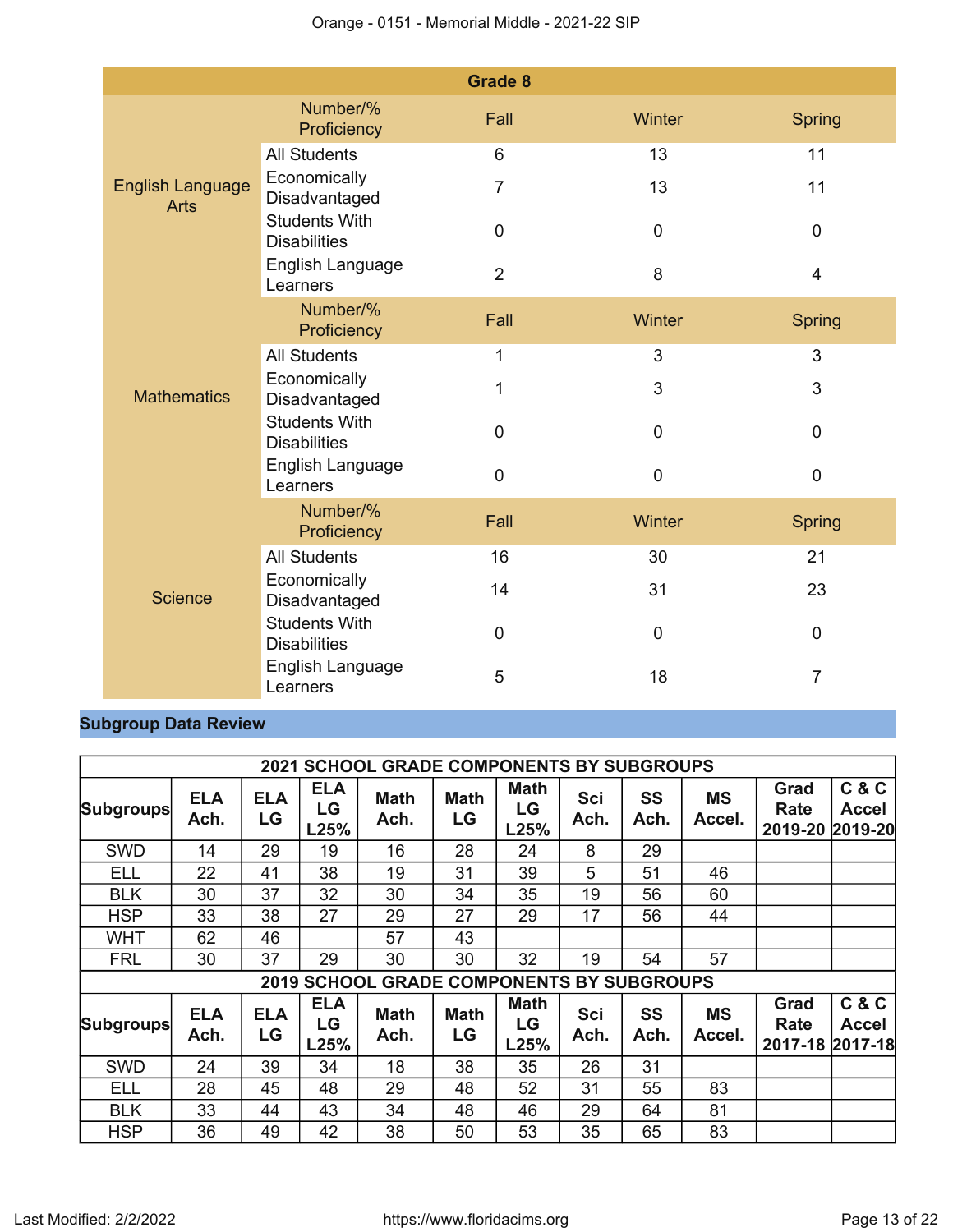|                  |                    |                  |                          | 2019 SCHOOL GRADE COMPONENTS BY SUBGROUPS        |                   |                           |                    |            |                     |                                 |                |
|------------------|--------------------|------------------|--------------------------|--------------------------------------------------|-------------------|---------------------------|--------------------|------------|---------------------|---------------------------------|----------------|
| <b>Subgroups</b> | <b>ELA</b><br>Ach. | <b>ELA</b><br>LG | <b>ELA</b><br>LG<br>L25% | <b>Math</b><br>Ach.                              | <b>Math</b><br>LG | <b>Math</b><br>LG<br>L25% | Sci<br>Ach.        | SS<br>Ach. | <b>MS</b><br>Accel. | Grad<br>Rate<br>2017-18 2017-18 | C & C<br>Accel |
| <b>WHT</b>       | 57                 | 44               |                          | 52                                               | 46                |                           |                    |            |                     |                                 |                |
| <b>FRL</b>       | 34                 | 46               | 46                       | 36                                               | 49                | 50                        | 34                 | 63         | 83                  |                                 |                |
|                  |                    |                  |                          | <b>2018 SCHOOL GRADE COMPONENTS BY SUBGROUPS</b> |                   |                           |                    |            |                     |                                 |                |
| <b>Subgroups</b> | <b>ELA</b><br>Ach. | <b>ELA</b><br>LG | <b>ELA</b><br>LG<br>L25% | <b>Math</b><br>Ach.                              | <b>Math</b><br>LG | <b>Math</b><br>LG<br>L25% | <b>Sci</b><br>Ach. | SS<br>Ach. | <b>MS</b><br>Accel. | Grad<br>Rate<br>2016-17 2016-17 | C & C<br>Accel |
| <b>SWD</b>       | 20                 | 45               | 42                       | 20                                               | 51                | 48                        | 37                 | 25         |                     |                                 |                |
| ELL              | 18                 | 45               | 42                       | 19                                               | 41                | 48                        | 20                 | 42         | 50                  |                                 |                |
| <b>BLK</b>       | 30                 | 51               | 57                       | 31                                               | 45                | 48                        | 35                 | 47         | 56                  |                                 |                |
| <b>HSP</b>       | 35                 | 51               | 40                       | 38                                               | 49                | 59                        | 43                 | 56         | 62                  |                                 |                |
| <b>WHT</b>       | 36                 | 46               |                          | 43                                               | 69                |                           |                    |            |                     |                                 |                |
| <b>FRL</b>       | 31                 | 50               | 53                       | 35                                               | 47                | 49                        | 38                 | 49         | 66                  |                                 |                |

# **ESSA Data Review**

This data has been updated for the 2021-22 school year as of 10/19/2021.

| <b>ESSA Federal Index</b>                                                       |                    |
|---------------------------------------------------------------------------------|--------------------|
| ESSA Category (TS&I or CS&I)                                                    | [not<br>available] |
| <b>OVERALL Federal Index - All Students</b>                                     | 38                 |
| <b>OVERALL Federal Index Below 41% All Students</b>                             | <b>YES</b>         |
| <b>Total Number of Subgroups Missing the Target</b>                             | 5                  |
| Progress of English Language Learners in Achieving English Language Proficiency | 45                 |
| <b>Total Points Earned for the Federal Index</b>                                | 375                |
| <b>Total Components for the Federal Index</b>                                   | 10                 |
| <b>Percent Tested</b>                                                           | 90%                |
| <b>Subgroup Data</b>                                                            |                    |
| <b>Students With Disabilities</b>                                               |                    |
| Federal Index - Students With Disabilities                                      | 21                 |
| Students With Disabilities Subgroup Below 41% in the Current Year?              | <b>YES</b>         |
| Number of Consecutive Years Students With Disabilities Subgroup Below 32%       | 1                  |
| <b>English Language Learners</b>                                                |                    |
| Federal Index - English Language Learners                                       | 34                 |
| English Language Learners Subgroup Below 41% in the Current Year?               | <b>YES</b>         |
|                                                                                 |                    |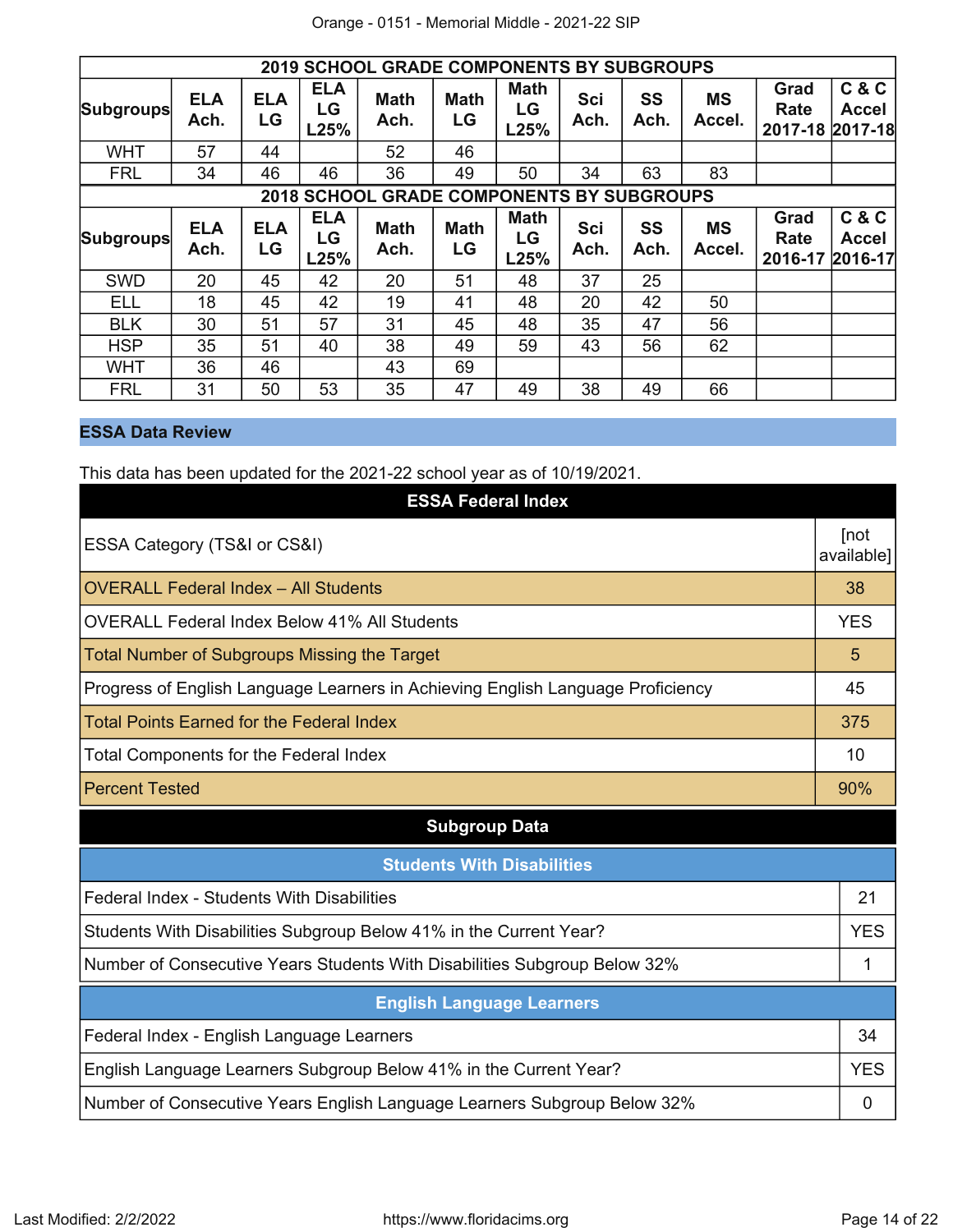Orange - 0151 - Memorial Middle - 2021-22 SIP

| <b>Asian Students</b>                                                          |            |
|--------------------------------------------------------------------------------|------------|
| Federal Index - Asian Students                                                 |            |
| Asian Students Subgroup Below 41% in the Current Year?                         | N/A        |
| Number of Consecutive Years Asian Students Subgroup Below 32%                  | 0          |
| <b>Black/African American Students</b>                                         |            |
| Federal Index - Black/African American Students                                | 38         |
| Black/African American Students Subgroup Below 41% in the Current Year?        | <b>YES</b> |
| Number of Consecutive Years Black/African American Students Subgroup Below 32% | 0          |
| <b>Hispanic Students</b>                                                       |            |
| Federal Index - Hispanic Students                                              | 35         |
| Hispanic Students Subgroup Below 41% in the Current Year?                      | <b>YES</b> |
| Number of Consecutive Years Hispanic Students Subgroup Below 32%               | 0          |
| <b>Multiracial Students</b>                                                    |            |
| Federal Index - Multiracial Students                                           |            |
| Multiracial Students Subgroup Below 41% in the Current Year?                   | N/A        |
| Number of Consecutive Years Multiracial Students Subgroup Below 32%            | 0          |
|                                                                                |            |
| <b>Native American Students</b>                                                |            |
| Federal Index - Native American Students                                       |            |
| Native American Students Subgroup Below 41% in the Current Year?               | N/A        |
| Number of Consecutive Years Native American Students Subgroup Below 32%        | 0          |
| <b>Pacific Islander Students</b>                                               |            |
| Federal Index - Pacific Islander Students                                      |            |
| Pacific Islander Students Subgroup Below 41% in the Current Year?              | N/A        |
| Number of Consecutive Years Pacific Islander Students Subgroup Below 32%       | 0          |
| <b>White Students</b>                                                          |            |
| <b>Federal Index - White Students</b>                                          | 52         |
| White Students Subgroup Below 41% in the Current Year?                         | <b>NO</b>  |
| Number of Consecutive Years White Students Subgroup Below 32%                  | 0          |
| <b>Economically Disadvantaged Students</b>                                     |            |
| Federal Index - Economically Disadvantaged Students                            | 35         |
| Economically Disadvantaged Students Subgroup Below 41% in the Current Year?    | <b>YES</b> |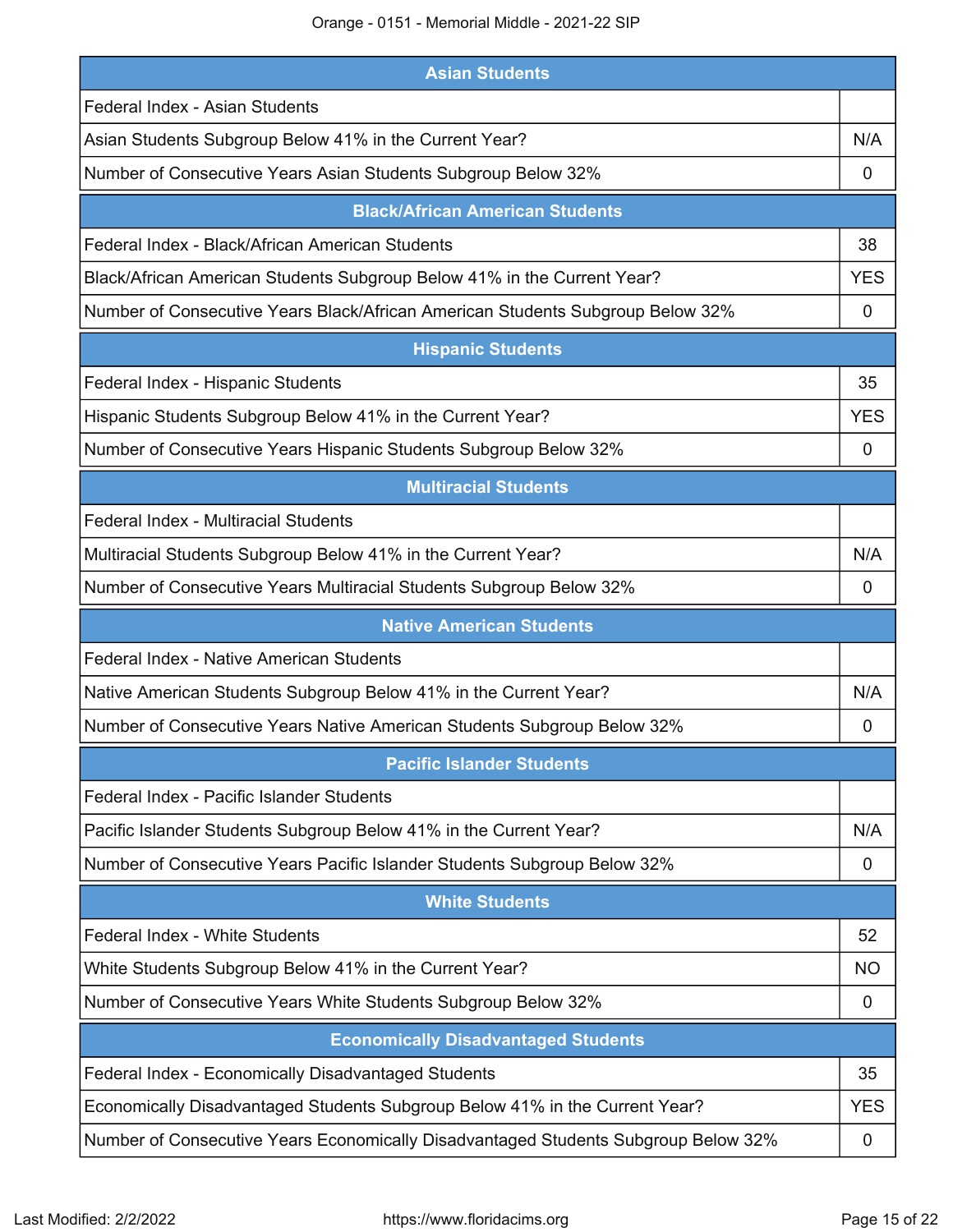### **Analysis**

### **Data Analysis**

Answer the following analysis questions using the progress monitoring data and state assessment data, if applicable.

#### **What trends emerge across grade levels, subgroups and core content areas?**

Memorial Middle School trailed the district proficiency levels in ELA, Math, and Science in 2021. Civics data reflected a small achievement gap when compared to the district and state. Memorial outperformed the district and state in Algebra and Geometry. Data is consistent across subgroups of students.

### **What data components, based off progress monitoring and 2019 state assessments, demonstrate the greatest need for improvement?**

The components demonstrating the greatest need for improvement based off of the 2021 state assessments, include Science, Civics, and ELA learning gains. Each of these components reflected a decline from 2019.

## **What were the contributing factors to this need for improvement? What new actions would need to be taken to address this need for improvement?**

Contributing factors include limited capacity of instructional staff to deconstruct the standards into digestible bites and provide appropriate scaffolding for struggling students. Additional professional development and progress monitoring has been scheduled to address this need for improvement, including: standards-based instruction, data analysis, small-group differentiated learning, and purposeful planning, aligned to the instructional framework.

## **What data components, based off progress monitoring and 2019 state assessments, showed the most improvement?**

Middle School Acceleration reflected the most improvement, with an increase of 24%. Memorial had 58% in 2018 and 82% in 2019. 2021 data did not show improvement due to the pandemic.

### **What were the contributing factors to this improvement? What new actions did your school take in this area?**

Contributing factors include a support class offered to all students taking Algebra 1 Honors and Geometry Honors. The support class provided more time for students to practice prerequisite skills and receive a deeper understanding of the standards. In addition to the Algebra and Geometry support, Memorial had 9 students pass the Microsoft Certification exams in 2019 and 2 students pass in 2020.

### **What strategies will need to be implemented in order to accelerate learning?**

Administration has worked diligently to streamline data collection and disaggregate data from multiple source. Data will be used to identify targeted students for remediation and acceleration, as well as to determine the most effective, high-yield instructional strategies needed to increase student achievement. Ongoing professional development will be provided and monitored throughout the school year.

**Based on the contributing factors and strategies identified to accelerate learning, describe the professional development opportunities that will be provided at the school to support teachers and leaders.**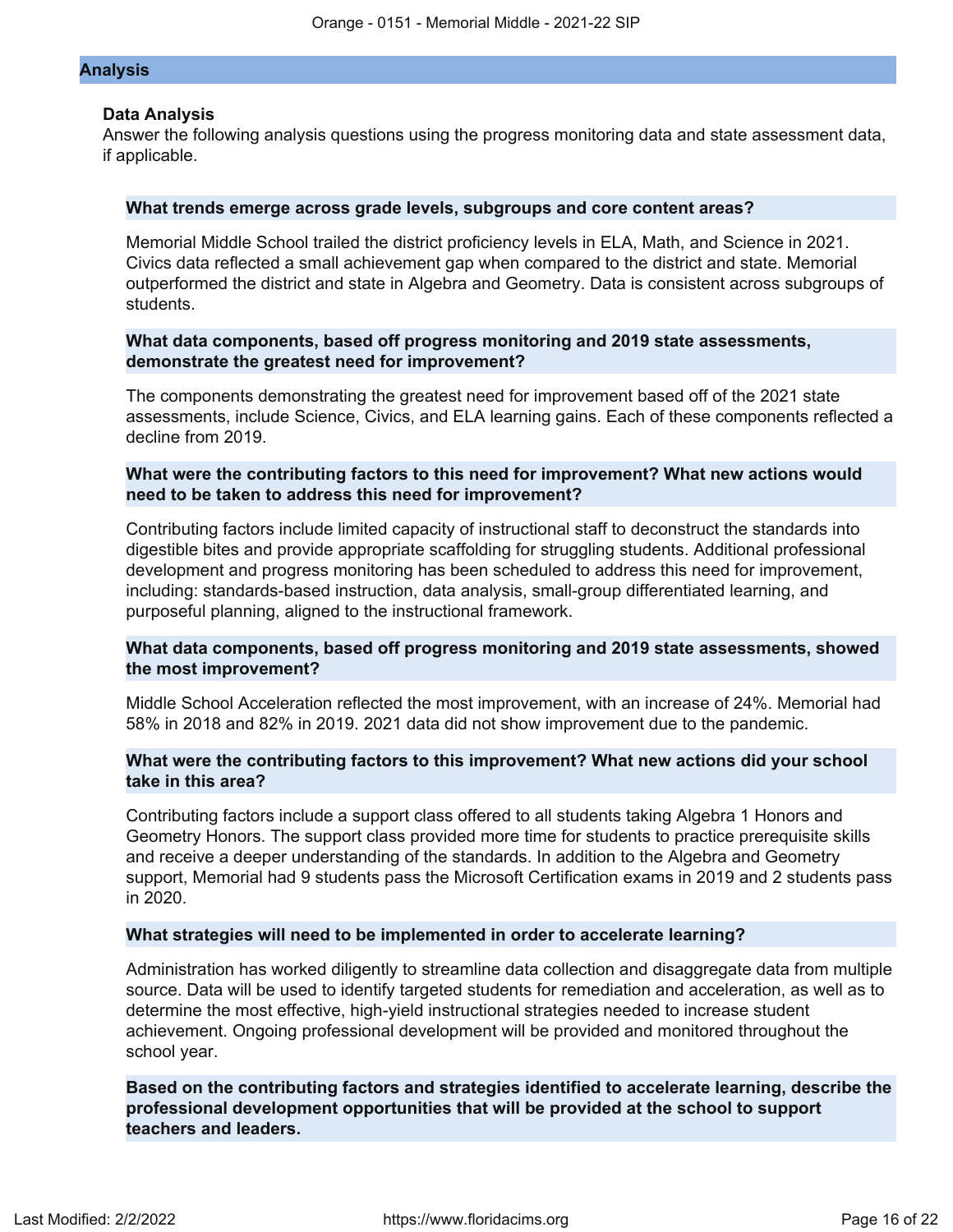Professional development opportunities will focus on standards-based instruction, data analysis, small-group differentiated learning, and purposeful planning, aligned to the instructional framework.

### **Provide a description of the additional services that will be implemented to ensure sustainability of improvement in the next year and beyond.**

Additional services to ensure sustainability of improvement are rooted in our in depth focus on Social Emotional Learning (SEL). In 2020, our SEL program primarily addressed the needs of students. In 2021, our program will be more in depth and will also address the social and emotional needs of school staff and families. We will continue to support a positive school culture and a positive school climate, focused on ongoing learning.

# **Part III: Planning for Improvement**

<span id="page-16-0"></span>**Areas of Focus:**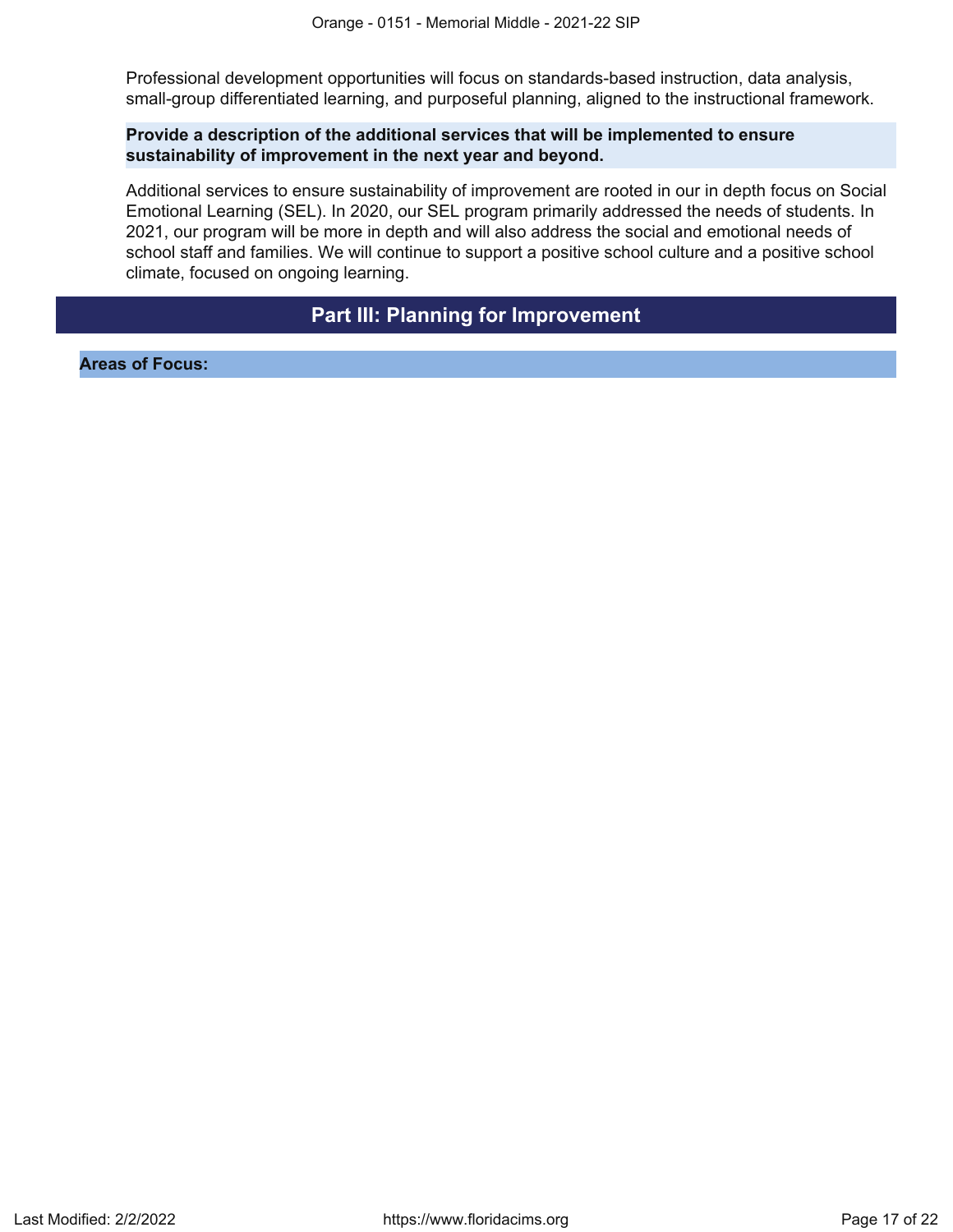| #1. Instructional Practice specifically relating to Standards-aligned Instruction |  |  |
|-----------------------------------------------------------------------------------|--|--|
|                                                                                   |  |  |

| Area of<br><b>Focus</b><br><b>Description</b><br>and<br><b>Rationale:</b> | The components demonstrating the greatest need for improvement based off of the 2021<br>state assessments, include Science, Civics, and ELA learning gains. Each of these<br>components reflected a decline from 2019. Teachers have limited capacity in<br>deconstructing the standards into digestible bites. Providing appropriate scaffolding of<br>information for struggling students is also a challenge. |  |  |  |  |  |
|---------------------------------------------------------------------------|------------------------------------------------------------------------------------------------------------------------------------------------------------------------------------------------------------------------------------------------------------------------------------------------------------------------------------------------------------------------------------------------------------------|--|--|--|--|--|
| <b>Measureable</b><br><b>Outcome:</b>                                     | As a result of this area of focus, proficiency in Science Achievement will increase by 8%,<br>Civics will increase by 5% and ELA learning gains will increase by 10%.                                                                                                                                                                                                                                            |  |  |  |  |  |
| <b>Monitoring:</b>                                                        | The leadership team will meet weekly to discuss progress and make adjustments as<br>needed. The team will review formative and summative assessment data, class walk<br>instructional trend data by school, grade level and department, upcoming standards, and<br>professional development needs.                                                                                                               |  |  |  |  |  |
| <b>Person</b><br>responsible<br>for<br>monitoring<br>outcome:             | Kenisha Holmes (kenisha.holmes@ocps.net)                                                                                                                                                                                                                                                                                                                                                                         |  |  |  |  |  |
| Evidence-<br>based<br><b>Strategy:</b>                                    | School staff will analyze student achievement data and identify targeted students and<br>areas in need of remediation and/or acceleration. We will ensure that academic and<br>behavioral supports are purposeful and monitored on an ongoing basis. Professional<br>development will be provided throughout the year and monitored for application and impact<br>in the classroom.                              |  |  |  |  |  |
| <b>Rationale</b><br>for                                                   |                                                                                                                                                                                                                                                                                                                                                                                                                  |  |  |  |  |  |
| Evidence-<br>based<br><b>Strategy:</b>                                    | Streamlining data collection will help identify targeted students and determine the most<br>effective high-yield instructional strategies needed to increase student achievement.                                                                                                                                                                                                                                |  |  |  |  |  |
| <b>Action Steps to Implement</b>                                          |                                                                                                                                                                                                                                                                                                                                                                                                                  |  |  |  |  |  |
|                                                                           | Develop a streamlined system of procedures for collecting and analyzing student data with fidelity                                                                                                                                                                                                                                                                                                               |  |  |  |  |  |
| <b>Person</b><br><b>Responsible</b>                                       | Kenisha Holmes (kenisha.holmes@ocps.net)                                                                                                                                                                                                                                                                                                                                                                         |  |  |  |  |  |
|                                                                           | Determine the effectiveness of tiered instruction.                                                                                                                                                                                                                                                                                                                                                               |  |  |  |  |  |
| <b>Person</b><br><b>Responsible</b>                                       | Kenisha Holmes (kenisha.holmes@ocps.net)                                                                                                                                                                                                                                                                                                                                                                         |  |  |  |  |  |
|                                                                           | Conduct data chats with all teachers.                                                                                                                                                                                                                                                                                                                                                                            |  |  |  |  |  |
| <b>Person</b><br>Responsible                                              | Kenisha Holmes (kenisha.holmes@ocps.net)                                                                                                                                                                                                                                                                                                                                                                         |  |  |  |  |  |
|                                                                           | Monitor for standards-based instruction and provide constructive feedback in a timely manner.                                                                                                                                                                                                                                                                                                                    |  |  |  |  |  |
| <b>Person</b><br><b>Responsible</b>                                       | Kenisha Holmes (kenisha.holmes@ocps.net)                                                                                                                                                                                                                                                                                                                                                                         |  |  |  |  |  |
|                                                                           | Strategic planning of resources (fiscal & personnel) to increase student achievement.                                                                                                                                                                                                                                                                                                                            |  |  |  |  |  |
| <b>Person</b><br>Responsible                                              | Kenisha Holmes (kenisha.holmes@ocps.net)                                                                                                                                                                                                                                                                                                                                                                         |  |  |  |  |  |
| Provide and monitor ongoing professional development.                     |                                                                                                                                                                                                                                                                                                                                                                                                                  |  |  |  |  |  |
| <b>Person</b><br><b>Responsible</b>                                       | Kenisha Holmes (kenisha.holmes@ocps.net)                                                                                                                                                                                                                                                                                                                                                                         |  |  |  |  |  |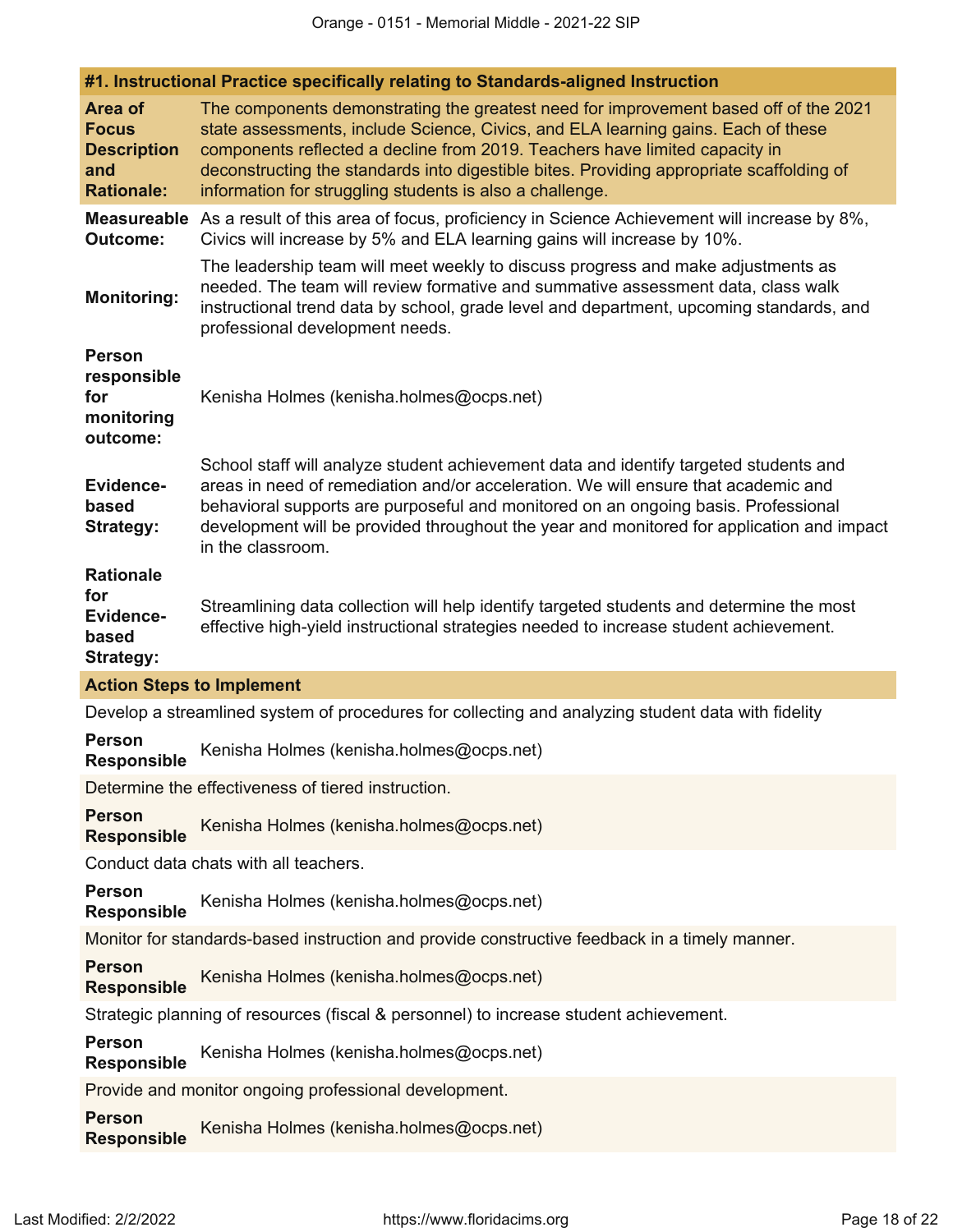Monitor progress of School Improvement Plan goals and make adjustments as needed.

**Person** Kenisha Holmes (kenisha.holmes@ocps.net)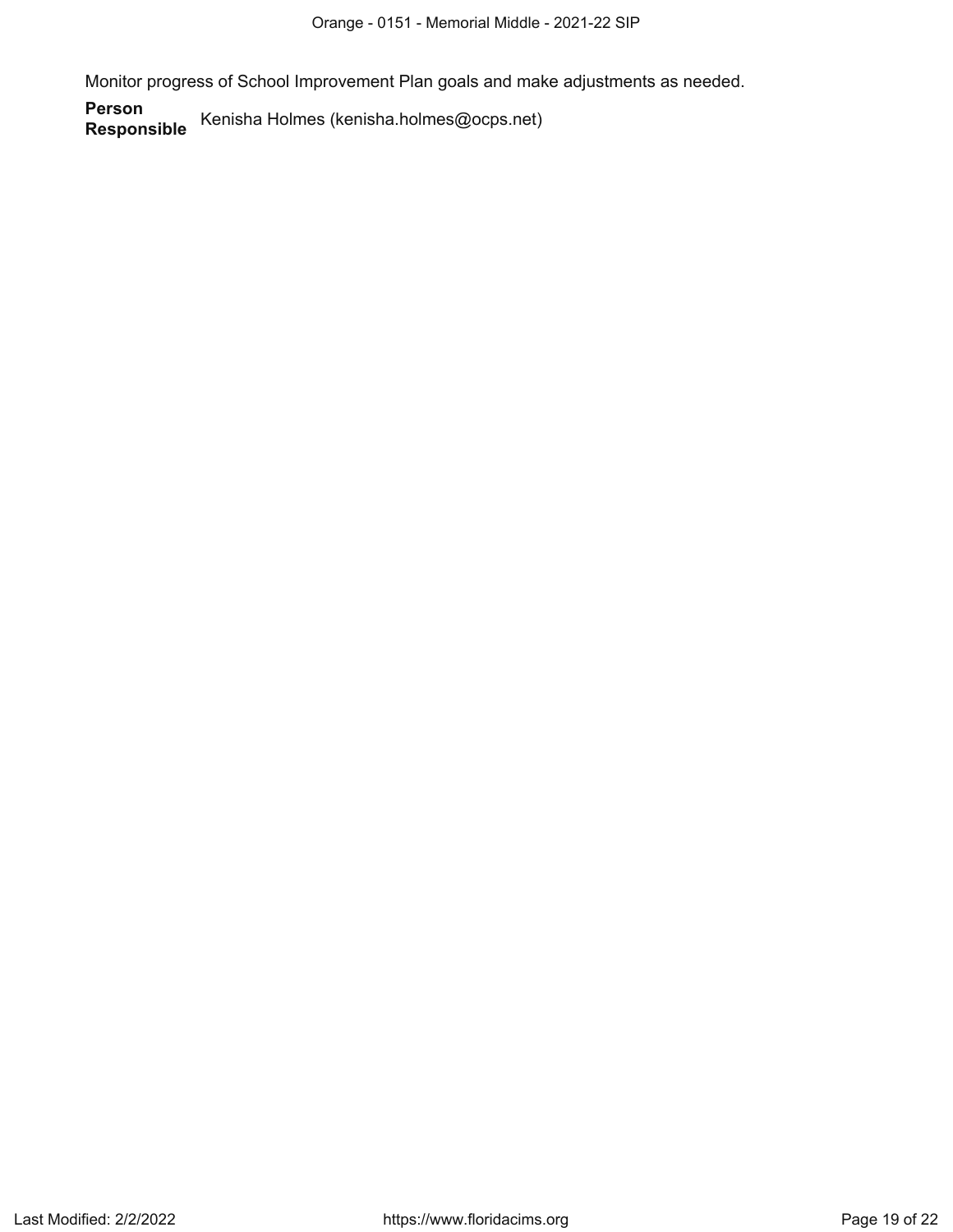|                                                                          | #2. Culture & Environment specifically relating to Social Emotional Learning                                                                                                                                                                                                                                                                                                                                                                                                                                                                                                                                                                                                                                                                                         |  |  |  |  |
|--------------------------------------------------------------------------|----------------------------------------------------------------------------------------------------------------------------------------------------------------------------------------------------------------------------------------------------------------------------------------------------------------------------------------------------------------------------------------------------------------------------------------------------------------------------------------------------------------------------------------------------------------------------------------------------------------------------------------------------------------------------------------------------------------------------------------------------------------------|--|--|--|--|
|                                                                          | Build and establish a positive school climate and culture for social and emotional learning<br>at Memorial with school staff and students.                                                                                                                                                                                                                                                                                                                                                                                                                                                                                                                                                                                                                           |  |  |  |  |
| <b>Area of</b><br><b>Focus</b><br><b>Description</b>                     | Student proficiency increases when students and staff have opportunities to interact with<br>others and make meaningful connections to subject material. By ensuring that our school<br>has a culture for social and emotional learning, we will address the following school needs:                                                                                                                                                                                                                                                                                                                                                                                                                                                                                 |  |  |  |  |
| and<br><b>Rationale:</b>                                                 | 1. Increase ELA and Math learning gains<br>2. Increase ELA and Math proficiency<br>3. Increase Science proficiency<br>4. Strengthen teacher instructional capacity to provide rigorous instruction<br>5. Provide a safe and welcoming environment, conducive to collaboration, learning and<br>growth                                                                                                                                                                                                                                                                                                                                                                                                                                                                |  |  |  |  |
| <b>Measureable</b><br><b>Outcome:</b>                                    | As a result of this area of focus, proficiency in Science Achievement will increase by 8%.<br>ELA learning gains and ELA learning gains lowest 25th percentile will each increase by<br>10%. Student and staff Cognia survey results will reflect a higher positivity rate and<br>discipline data will reflect a decrease of 10% in out-of-school suspensions.                                                                                                                                                                                                                                                                                                                                                                                                       |  |  |  |  |
| <b>Monitoring:</b>                                                       | The leadership team will meet weekly to discuss progress and make adjustments as<br>needed. The team will review survey data, informal feedback from students and staff,<br>discipline data, class walk instructional trend data, upcoming SEL lessons, and<br>professional development needs.                                                                                                                                                                                                                                                                                                                                                                                                                                                                       |  |  |  |  |
| <b>Person</b><br>responsible<br>for<br>monitoring<br>outcome:            | Kenisha Holmes (kenisha.holmes@ocps.net)                                                                                                                                                                                                                                                                                                                                                                                                                                                                                                                                                                                                                                                                                                                             |  |  |  |  |
| <b>Evidence-</b><br>based<br><b>Strategy:</b>                            | Administration will utilize distributive leadership and social and emotional learning to<br>strengthen team dynamics and collaboration, in order to support the needs of students and<br>staff. Ongoing professional development opportunities will be provided to staff and lessons<br>offered to students, to promote a positive school climate and culture, which is conducive to<br>learning. The leadership team will monitor and measure the impact of<br>our implemented professional learning through analysis of culture and climate survey data,<br>needs assessments, classroom walks, and school environment observations. We will<br>modify our plan of action as indicated by<br>collected data, which addresses the needs of both students and staff. |  |  |  |  |
| <b>Rationale</b><br>for<br><b>Evidence-</b><br>based<br><b>Strategy:</b> | In order to achieve large-scale and sustainable improvement, it is necessary to invest in<br>the collective capacity of a school building. To create a culture of social and emotional<br>learning with adults and students, it is critical to harness the professional skills and<br>leadership capabilities of everyone in the school. Research indicates that for sustainable<br>improvement efforts to be realized, collective ownership is necessary. Through a<br>distributive leadership model, Memorial will implement efficient and sustainable continuous<br>improvement practices that will support the social, emotional, and academic development<br>of every student.                                                                                  |  |  |  |  |
| Action Stane to Implament                                                |                                                                                                                                                                                                                                                                                                                                                                                                                                                                                                                                                                                                                                                                                                                                                                      |  |  |  |  |

#### **Action Steps to Implement**

Collect and analyze school climate survey data.

# **Person** Kenisha Holmes (kenisha.holmes@ocps.net)

Review data and SEL plan with all stakeholders.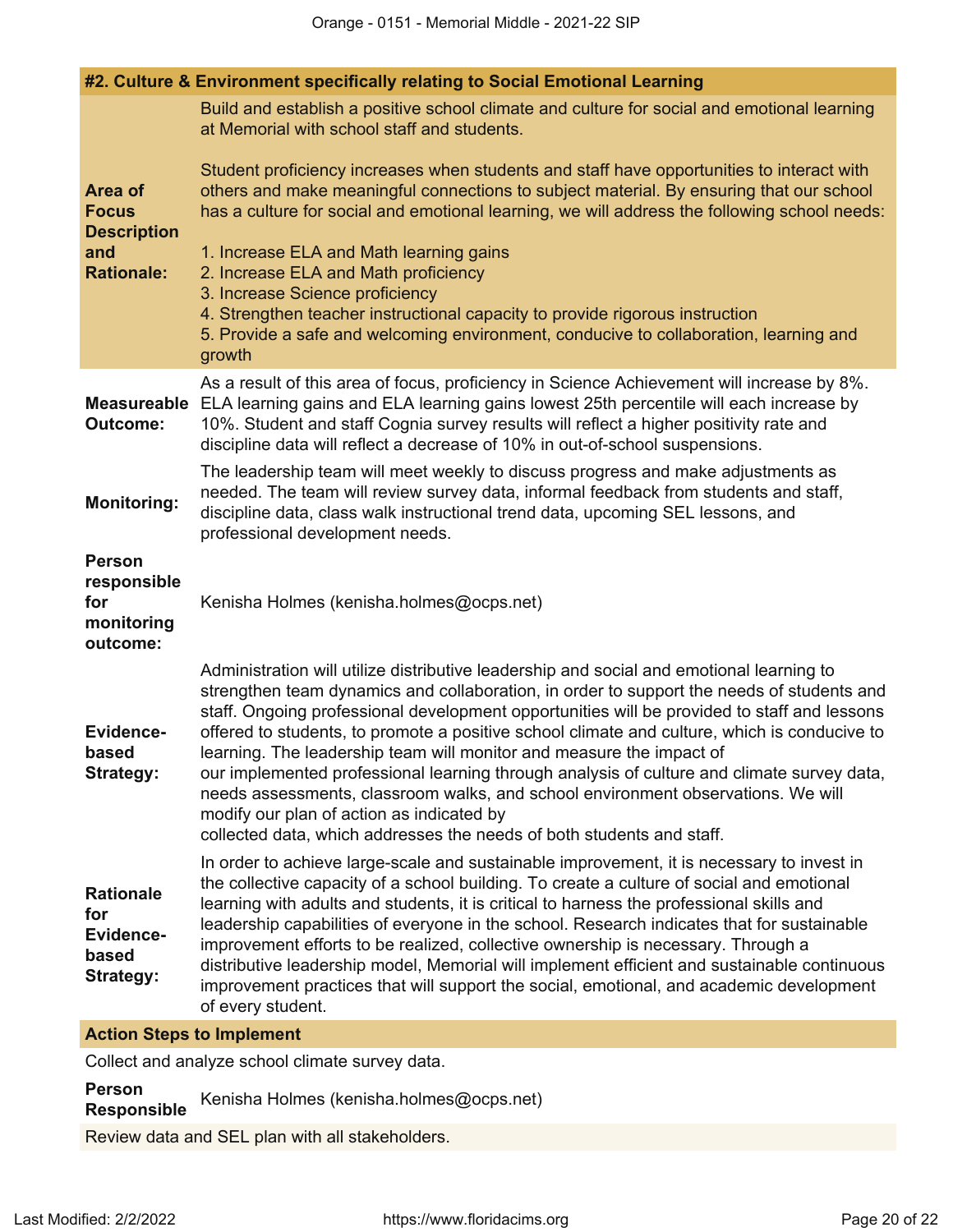**Person Responsible** Kenisha Holmes (kenisha.holmes@ocps.net)

Provide and monitor ongoing SEL lessons and professional development opportunities for students and staff.

## **Person**

**Responsible** Kenisha Holmes (kenisha.holmes@ocps.net)

Review discipline data and address trends by providing additional support to students and staff.

**Person Responsible** Kenisha Holmes (kenisha.holmes@ocps.net)

Collect additional survey data from stakeholders to determine progress toward School Improvement Plan goals, making adjustments as needed.

### **Person**

**Responsible** Kenisha Holmes (kenisha.holmes@ocps.net)

## **Additional Schoolwide Improvement Priorities**

Using the [SafeSchoolsforAlex.org](https://www.safeschoolsforalex.org/fl-school-safety-dashboard/), compare the discipline data of the school to discipline data across the state and provide primary or secondary areas of concern that the school will monitor during the upcoming school year. Include how the school culture and environment will be monitored through the lens of behavior or discipline data.

**According to SafeSchoolsforAlex.org, in 2019 Memorial Middle School fell into the very high category, having 8.7 incidents per 100 students. The primary area of concern was fighting with intimidation or threats as a secondary area of concern. These areas of concern were closely monitored in the 20-21 school year and will continue to be an area of focus. Administration is working diligently to analyze data and address the social and emotional needs of all stakeholders. Reviewing behavior and discipline trend data allows school staff to be proactive and ensure that appropriate academic and behavior interventions are in place to support students and staff. Our goal is to provide a safe and collaborative school climate and culture, focused on ongoing learning.**

# **Part IV: Positive Culture & Environment**

<span id="page-20-0"></span>A positive school culture and environment reflects: a supportive and fulfilling environment, learning conditions that meet the needs of all students, people who are sure of their roles and relationships in student learning, and a culture that values trust, respect and high expectations. Consulting with various stakeholder groups to employ school improvement strategies that impact the positive school culture and environment are critical. Stakeholder groups more proximal to the school include teachers, students, and families of students, volunteers, and school board members. Broad stakeholder groups include early childhood providers, community colleges and universities, social services, and business partners.

Stakeholders play a key role in school performance and addressing equity. Consulting various stakeholder groups is critical in formulating a statement of vision, mission, values, goals, and employing school improvement strategies.

**Describe how the school addresses building a positive school culture and environment.**